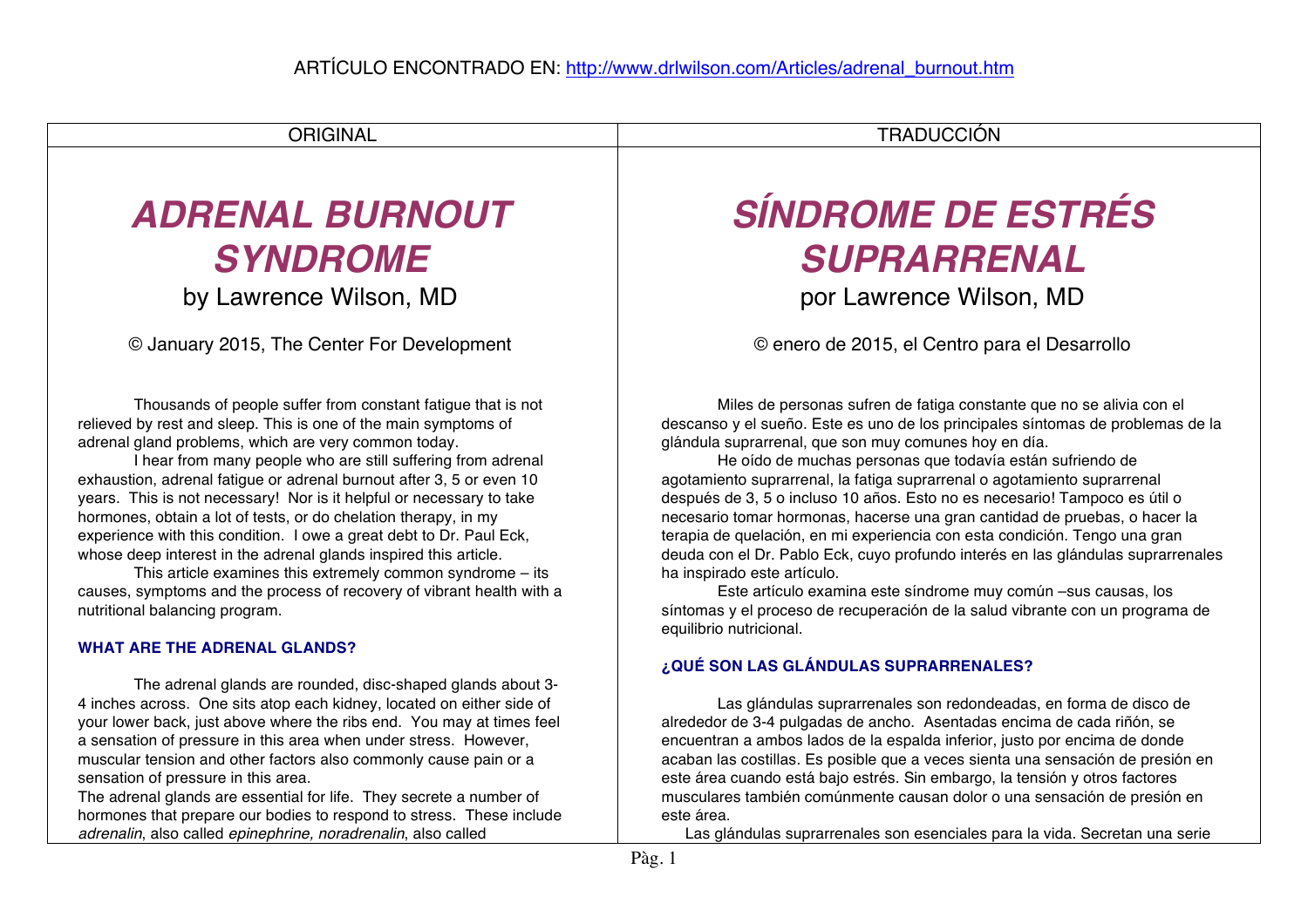*norepinephrine*, *cortisol* and *cortisone*. The adrenal glands also produce *aldosterone, estrogens, testosterone, progesterone, pregnenelone and DHEA*.

These hormones regulate many body activities. Of greatest importance for this article is that the adrenal hormones, particularly adrenalin and cortisol, activate the body's fight-or-flight response. This consists of increasing the amount of glucose or sugar in the blood, raising blood pressure, and promoting increased energy production. There are many other effects of the adrenal hormones, but we will focus on these effects for now.

Of great importance to our discussion is that the adrenal glands are innervated and stimulated by activity of the sympathetic branch of the autonomic or automatic nervous system of the body. This is the part of our nervous system that activates when we must respond to threats to our life.

#### **SYMPTOMS OF ADRENAL INSUFFICIENCY**

Adrenal insufficiency is commonly associated with the following symptoms, which can vary from mild to extreme.

- fatigue
	- \* decreased tolerance to cold
	- \* poor circulation
	- \* low blood sugar level (hypoglycemia)
	- \* low blood pressure
	- \* allergies
	- \* apathy or depression
	- \* low stamina
	- \* low self-esteem due to low energy output
	- \* joint aches and pains
	- \* low levels of gastric hydrochloric acid
	- \* tendency to constipation
	- \* muscle weakness
	- \* need for excessive amounts of sleep
	- \* fears, due to low energy and secondary copper toxicity
	- \* lowered resistance to infection
	- \* subnormal body temperatura

#### *WARNING:* **ADRENAL EXHAUSTION AND INSUFFICIENCY ARE NOT COMMONLY RECOGNIZED MEDICAL DIAGNOSES**

de hormonas que preparan nuestro cuerpo para responder al estrés. Estas incluyen *la adrenalina,* también llamada *epinefrina, noradrenalina,* también llamada *noradrenalina, cortisol* y *cortisona.* Las glándulas suprarrenales también producen *aldosterona, estrógenos, testosterona, progesterona, pregnenelone y DHEA.*

Estas hormonas regulan muchas actividades corporales. Es de mayor importancia para este artículo que las hormonas suprarrenales, particularmente la adrenalina y el cortisol, activan la respuesta de lucha o huida del cuerpo.

Esta consiste en el aumento de la cantidad de glucosa o azúcar en la sangre, aumento de la presión arterial, y la promoción de una mayor producción de energía. Hay muchos otros efectos de las hormonas suprarrenales, pero nos centraremos en estos por el momento.

De gran importancia para nuestra discusión es que las glándulas suprarrenales están inervadas y estimuladas por la actividad de la rama simpática del sistema nervioso autónomo o automático del cuerpo. Esta es la parte de nuestro sistema nervioso que se activa cuando hay que responder a las amenazas a nuestra vida.

#### **Síntomas de insuficiencia suprarrenal**

La insuficiencia suprarrenal se asocia comúnmente con los siguientes síntomas, que pueden variar de leves a extremos.

- \* Fatiga \* Disminución de la tolerancia al frío \* Mala circulación \* Bajo nivel de azúcar en sangre (hipoglucemia) \* Presión arterial baja \* Alergias \* Apatía o depresión \* Baja resistencia \* Baja autoestima debido a la baja producción de energía \* Dolor en las articulaciones y otros dolores \* Niveles bajos de ácido clorhídrico gástrico
- \* Tendencia al estreñimiento
- \* Debilidad muscular
- \* Necesidad de cantidades excesivas de sueño
- \* Temores, debido al bajo consumo de energía y la toxicidad de cobre secundario
- \* Menor resistencia a las infecciones
- \* Temperatura corporal más baja de lo normal

## *ADVERTENCIA:* **EL AGOTAMIENTO SUPRARRENAL E INSUFICIENCIA NO SON COMÚNMENTE RECONOCIDOS POR LOS DIAGNÓSTICOS MÉDICOS**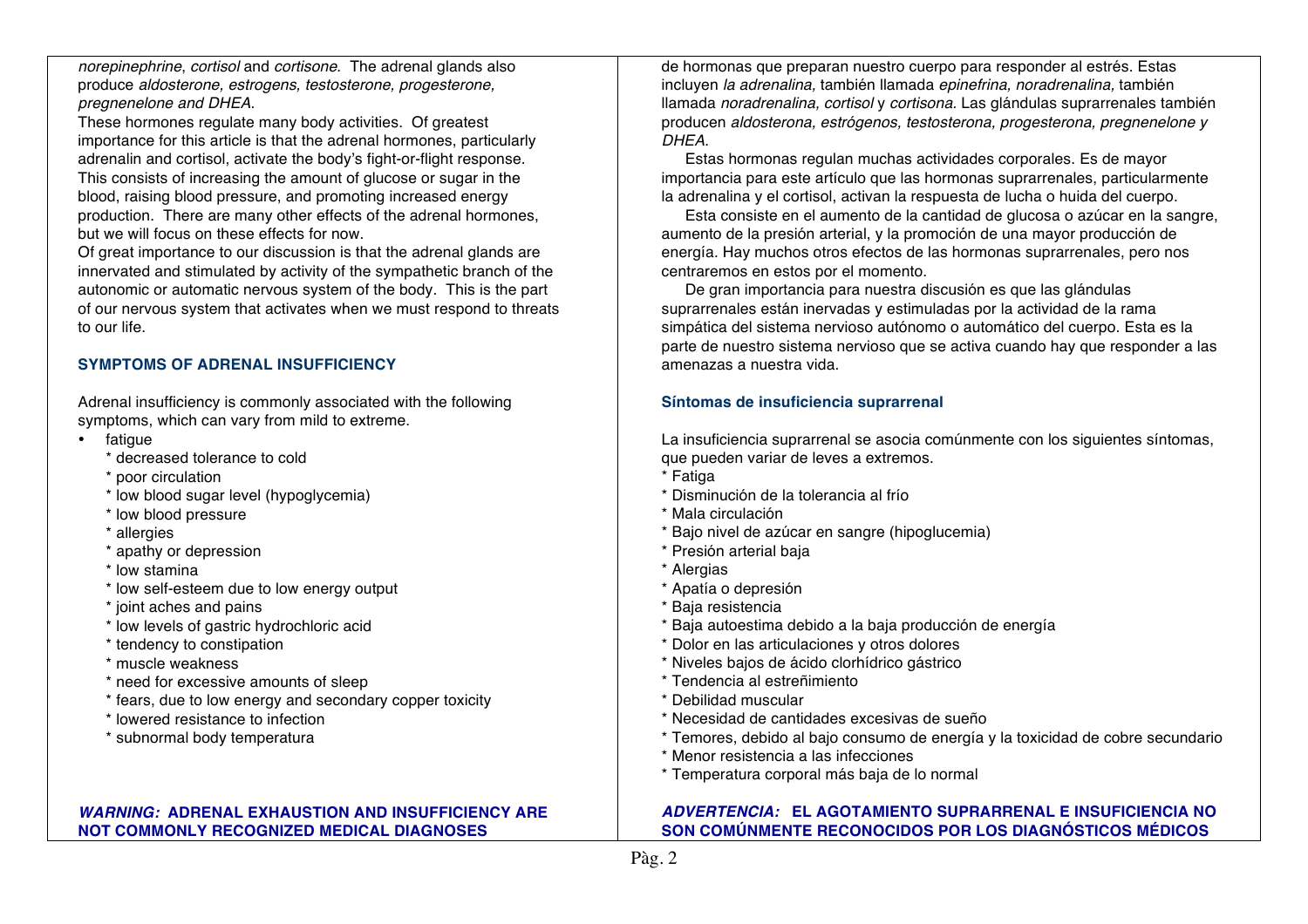The medical profession is far behind when it comes to understanding adrenal gland problems. In 2011, many still do not recognize *adrenal insufficiency, adrenal exhaustion* or *adrenal burnout* as real health conditions. This is very sad, as the situation is so common. The official allopathic medical beliefs about the adrenal glands are:

**1. Either the adrenals work fine or they do not work at all**. This is the prevailing viewpoint, even though it makes no sense. Doctors are well aware, for example, that most other glands such as the thyroid, pancreas, pituitary, ovaries, and testes can have many degrees of dysfunctions. Why should the same not be true of the adrenal glands?

(When the adrenals don't function well at all, doctors call it Addison's disease, for which they give cortisol or cortisone for life. With a nutritional balancing program, so far all of them have responded well, and did not need to stay on the cortisone therapy. I do not know whether this will occur in all cases, but I am just reporting what I have observed so far.)

**2. If you are tired, depressed, or have low blood sugar, the best idea is to take anti-depressants, anti-anxiety drugs or other drugs.** This is also ridiculous. The first course of action should be to assess and then heal your adrenal glands, in most cases.

**3. Serum, urine or saliva hormone tests for the adrenals are adequate tests.** This is also totally incorrect, from my experience.

I find that a properly performed and properly interpreted hair mineral analysis is just as good, and usually far better than any hormone tests. The hormone tests are not sensitive enough, and do not give the same information as a correctly interpreted hair mineral analysis. The mineral analysis not only tells a great deal about the status of the adrenal glands with mathematical precision, but it often tells us why the adrenals are not functioning properly. The test also tells a lot about the sympathetic nervous system, which is intimately connected to the adrenal glands and their functioning.

**4. The medical answer for adrenal problems is usually a drug.** This is unfortunate. Usually, we find, the answer is not any drug, but elimination of all the drugs one has taken for one's entire lifetime. In addition, one must remove many toxic metals, toxic

La profesión médica se queda atrás cuando se trata de entender los problemas de la glándula suprarrenal. En 2011, muchos todavía no reconocen *la insuficiencia suprarrenal, agotamiento suprarrenal* o *agotamiento adrenal* como condiciones de salud real. Esto es muy triste, ya que la situación es tan común. Las creencias de los médicos alopáticos oficiales sobre las glándulas suprarrenales son:

**1. O bien las glándulas suprarrenales funcionan bien o no funcionan en absoluto.** Este es el punto de vista que prevalece, a pesar de que no tiene sentido. Los médicos saben muy bien, por ejemplo, que la mayoría de otras glándulas como la tiroides, páncreas, hipófisis, ovarios y testículos pueden tener muchos grados de disfunciones. ¿Por qué no puede ser verdad lo mismo de las glándulas suprarrenales?

(Cuando la función de las glándulas suprarrenales no funciona ya en absoluto, los médicos lo llaman enfermedad de Addison, para la que dan cortisol o cortisona para toda la vida. Con un programa de equilibrio nutricional, hasta ahora todos han respondido bien, y no necesitará permanecer en el tratamiento con cortisona. No sé si esto va a ocurrir en todos los casos, pero sólo estoy informando lo que he observado hasta ahora.)

**2. Si usted está cansado, deprimido, o con bajo nivel de azúcar en la sangre, la mejor idea es tomar antidepresivos, ansiolíticos u otros medicamentos.** Esto también es ridículo. El primer curso de acción debe ser evaluar y luego curar sus glándulas suprarrenales, en la mayoría de los casos.

**3. Las pruebas de hormonas en suero, orina o saliva para las glándulas suprarrenales son pruebas suficientes.** Esto también es totalmente incorrecto, desde mi experiencia.

Me parece que un análisis mineral del cabello correctamente realizado y debidamente interpretado es igual de bueno, y por lo general mucho mejor que cualquier prueba de hormonas. Las pruebas hormonales no son lo suficientemente sensibles, y no dan la misma información que un análisis mineral del cabello interpretado correctamente. El análisis de minerales no sólo dice mucho sobre el estado de las glándulas suprarrenales con precisión matemática, sino que a menudo nos dice por qué las glándulas suprarrenales no funcionan correctamente. La prueba también dice mucho sobre el sistema nervioso simpático, que está íntimamente conectado a las glándulas suprarrenales y su funcionamiento.

**4. La respuesta médica para problemas suprarrenales es generalmente un medicamento.** Esto es lamentable. Por lo general, nos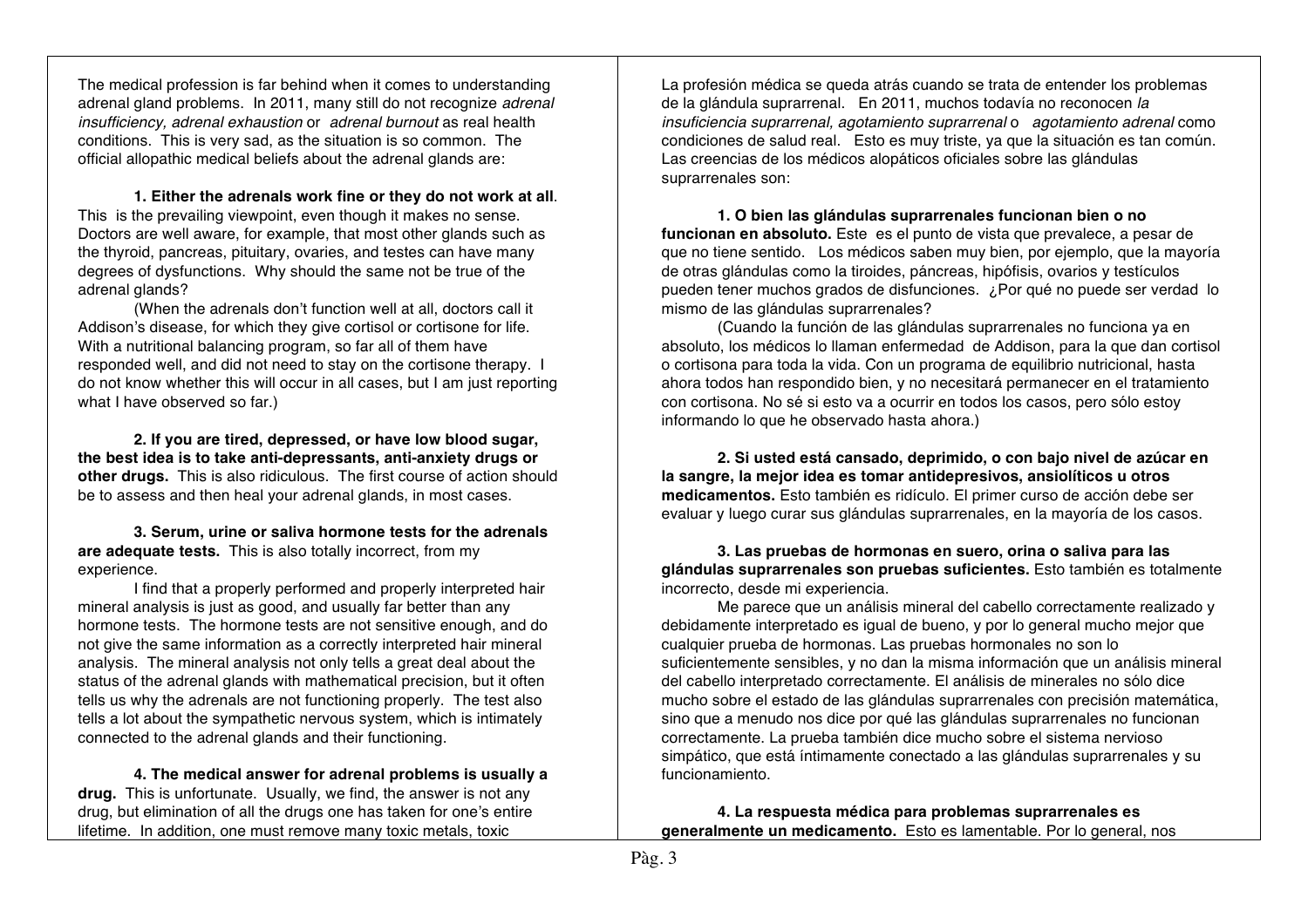chemicals, and renourish the entire body. Then the adrenals begin to function normally and one's energy returns.

**5. Doctors ignore a simple adrenal test they could do in their offices called the Ragland Test or Ragland Sign.** This is a very simple test in which the doctor takes your blood pressure while you are lying down and relaxed. Then the patient suddenly stands up and the doctor or assistant takes your blood pressure again. The pressure should go up. In those with weak adrenals, it often goes down and the patient feels weak, shaky and/or a little dizzy. It is a crude test, but it would be better than doing nothing , and putting people on more drugs that do not address adrenal insufficiency at all.

**Several other simple tests can be done to check your adrenals in a crude way. One is to look in the mirror and shine a strong light like a flashlight in one eye.** The pupil of the eye (the black part in the middle) should contract quickly. If it does not, the adrenals are most likely fairly weak. Another crude test you can do at home is to gently run the tines or spikes of a fork or similar object across the inside of your forearm. They should leave little lines on your forearm that should turn red quickly. If they do not turn red within about 10 seconds, this is another crude indicator of weak adrenals. These tests are not that accurate, but can be done safely at home with no formal instruction or training.

#### **DEFINITIONS AND TERMINOLOGY OF ADRENAL IMBALANCES**

The adrenal glands may develop various types of problems. The terminology can be needlessly confusing. Let us examine some of the commonly used terms.

**Cushing's disease.** A rather severe overactivity or hyperfunction of the glands is called Cushing's syndrome or Cushing's disease. It is characterized by a 'moon face', obesity in the trunk, muscle weakness, poor wound healing, kidney stones and often psychological symptoms.

This condition is relatively rare and usually caused by a tumor of the adrenal glands that secretes cortisol or cortisone, two of the important

encontramos, la respuesta no es ningun medicamento, sino la eliminación de todos los medicamentos que uno ha tomado durante toda una vida. Además, hay que eliminar muchos metales tóxicos, productos químicos tóxicos, y renutrir todo el cuerpo. A continuación, las glándulas suprarrenales comienzan a funcionar normalmente y uno recobra la energía.

**5. Los médicos ignoran una prueba sencilla adrenal que podían hacer en sus oficinas llama la Prueba de Ragland o signo de Ragland.** Esta es una prueba muy sencilla en la que el médico toma la presión arterial mientras el paciente está acostado y relajado. Entonces el paciente de repente se levanta y el médico o asistente toma la presión arterial de nuevo. Normalmente la presión debería subir, pero en aquellos con glándulas suprarrenales débiles, a menudo desciende y el paciente se siente débil, inestable y / o un poco mareado. Es una prueba cruda, pero es mejor que no hacer nada, y recetar a la gente en más drogas que no abordan la insuficiencia suprarrenal en absoluto.

**Varias otras pruebas simples se puede hacer para revisar sus glándulas suprarrenales de una manera fácil. Una es mirarse en el espejo y hacer brillar una luz fuerte como una linterna, dirigida a un ojo.** La pupila del ojo (la parte negra en el centro) se debe contraer rápidamente. Si no lo hace, las glándulas suprarrenales muy probablemente son bastante débiles. Otra prueba fácil se puede hacer en casa es hacer correr suavemente las púas de un tenedor o un objeto similar por todo el interior de su antebrazo. Deben dejar pequeñas líneas en el antebrazo que deben ponerse rojas rápidamente. Si no se ponen rojas dentro de unos 10 segundos, este es otro indicador bruto de glándulas suprarrenales débiles. Estas pruebas no son tan precisas, pero se pueden hacer con seguridad en el hogar sin instrucción formal o capacitación.

## **DEFINICIONES Y TERMINOLOGÍA DE LOS DESEQUILIBRIOS ADRENALES**

Las glándulas suprarrenales pueden desarrollar varios tipos de problemas. La terminología puede ser innecesariamente confusa. Examinemos algunos de los términos de uso común.

**Enfermedad de Cushing.** Frecuentemente la hiperactividad grave o hiperfunción de las glándulas se denomina síndrome de Cushing o enfermedad de Cushing. Se caracteriza por "cara de luna", obesidad en el tronco, debilidad muscular, mala cicatrización de las heridas, cálculos renales y síntomas a menudo psicológicos.

Esta condición es relativamente rara y generalmente causada por un tumor de las glándulas suprarrenales que segrega cortisol o cortisona, dos de las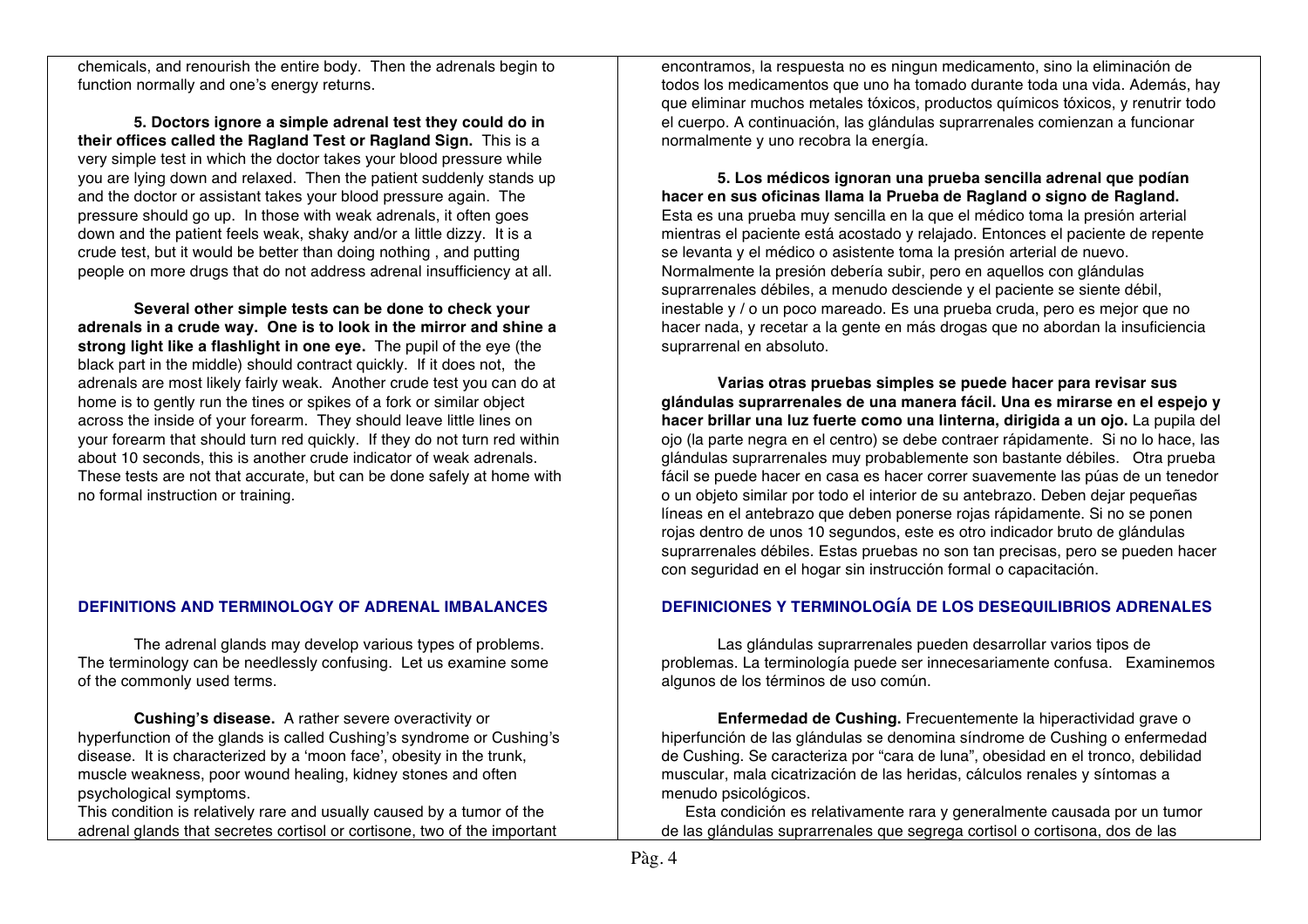adrenal hormones. It could be caused by a tumor in the pituitary gland, or perhaps in the hypothalamus.

**Addison's disease.** A type of extremely low adrenal activity is known as Addison's disease. It is characterized by weakness, fatigue, low blood pressure, changes in skin color, dehydration, anorexia, nausea, decreased cold tolerance and dizziness. It is also considered a fairly rare condition.

Addison's disease could also be caused at times by a tumor on the adrenal glands that shuts down the glands completely. It may also be caused by a severe shock to the system, as happened in the famous case of president John F. Kennedy.

Mr. Kennedy developed Addison's disease when his small patrol boat was suddenly rammed by a Japanese destroyer on a dark night during World War II. Most of the crew were killed instantly. He survived, but the shock damaged his body and he developed Addison's disease as a result.

**Adrenal insufficiency.** This is a milder form of adrenal imbalance, characterized by low cortisol levels. Some doctors also distinguish between *primary adrenal insufficiency* and *secondary adrenal insufficiency*. Primary usually means the problem is within the adrenal glands themselves. Secondary means the adrenal glands are not the problem, but rather the problem stems from the pituitary gland, hypothalamus, or other structures or glands that innervate, activate or stimulate the adrenal glands.

I observe that in many cases, the adrenal glands themselves are toxic and nutritionally depleted. This would be a *primary adrenal insufficiency*. At other times, the cause of the problem is more due to an autonomic nervous system imbalance, which would also be called a *secondary adrenal insufficiency*. In the rare cases of tumors, these can be primary (located in the adrenal glands) or secondary (located in the pituitary gland or elsewhere).

**Cortisol reversal.** Some doctors also diagnose an interesting adrenal problem called *cortisol reversal.* In this situation, cortisol levels are low in the morning when they should be higher. Then, later in the day, they increase and are too high in the evening and at night. This I also consider an autonomic nervous system imbalance that may be related to a phenomenon called sympathetic dominance.

hormonas suprarrenales importantes. Puede ser causada por un tumor en la glándula pituitaria, o tal vez en el hipotálamo.

**Enfermedad de Addison.** Un tipo de actividad adrenal extremadamente bajo se conoce como enfermedad de Addison. Se caracteriza por la debilidad, fatiga, presión arterial baja, cambios en el color de la piel, deshidratación, anorexia, náuseas, disminución de la tolerancia al frío y mareos. También se considera una condición bastante rara.

La enfermedad de Addison también podría ser causada a veces por un tumor en las glándulas suprarrenales que anula las glándulas por completo. También puede ser causada por un shock severo al sistema, como sucedió en el famoso caso del presidente John F. Kennedy.

Mr. Kennedy desarrolló la enfermedad de Addison cuando su pequeño barco patrulla fue repentinamente embestido por un destructor japonés en una noche oscura durante la Segunda Guerra Mundial. La mayor parte de la tripulación murió en el acto. Él sobrevivió, pero el choque dañó su cuerpo y desarrolló la enfermedad de Addison como resultado.

**La insuficiencia suprarrenal.** Esta es una forma más leve de desequilibrio suprarrenal, que se caracteriza por los bajos niveles de cortisol. Algunos médicos también distinguen entre *insuficiencia suprarrenal primaria* e *insuficiencia suprarrenal secundaria.* Primaria usualmente significa que el problema está dentro de las propias glándulas suprarrenales. Secundaria significa que las glándulas suprarrenales no son el problema, sino más bien el problema se deriva de la glándula pituitaria, hipotálamo, u otras estructuras o glándulas que inervan, activan o estimulan las glándulas suprarrenales.

Observo que en muchos casos, las propias glándulas suprarrenales están intoxicadas y nutricionalmente agotadas. Esto sería una *insuficiencia suprarrenal primaria.* En otras ocasiones, la causa del problema es más debida a un desequilibrio del sistema nervioso autónomo, que también se llama *insuficiencia suprarrenal secundaria.* En los raros casos de tumores, estos pueden ser primarios (que se encuentran en las glándulas suprarrenales) o secundarios (que se encuentran en la glándula pituitaria o en otro lugar).

**Reversión del cortisol.** Algunos médicos también diagnostican un problema suprarrenal interesante llamado *reversión del cortisol.* En esta situación, los niveles de cortisol son bajos en la mañana, cuando deberían ser mayores. Luego, más tarde durante el día, aumentan y son demasiado altos por la tarde y por la noche. Esto también lo considero un desequilibrio del sistema nervioso autónomo que puede estar relacionado con un fenómeno llamado dominancia simpática .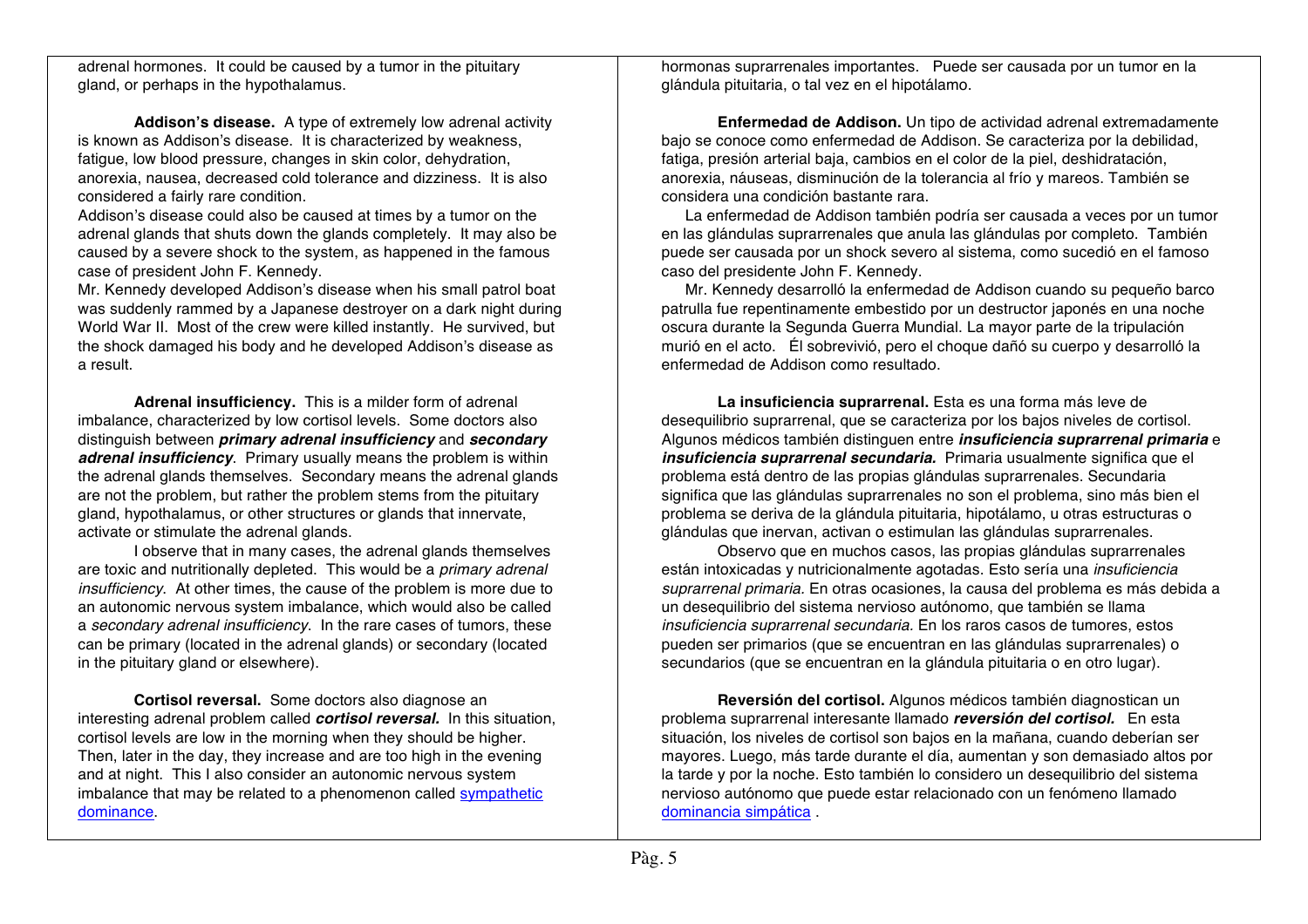**Adrenal burnout syndrome.** Adrenal burnout syndrome is basically a mild form of Addison's disease. It is a low functioning or underactivity of the adrenal glands. It may also be termed *adrenal insufficiency* or *adrenal exhaustion*. It differs from Addison's disease in several important ways:

1. In most cases, it can be corrected using natural methods. We do not like using cortisone therapy or any bio-identical hormone therapy for this condition. Most often it is not needed and just slows true recovery of the adrenal glands.

2. In most cases, the cause is not a single shock to the system, as with Addison's disease. Instead, it is usually a slow decline in adrenal activity due to nutritional deficiencies and the accumulation of toxic metals and chemicals in the body. As these causes are removed, the adrenal glands easily recover.

3. Unlike Addison's disease, adrenal insufficiency or burnout is very, very common today, especially among adults. However, few physicians are prepared to diagnose it.

**Fatigue versus adrenal burnout.** Adrenal burnout syndrome differs from simple fatigue in that burnout is not relieved by getting a few good nights sleep, as is the case with fatigue. This is the case because adrenal exhaustion is not just a sleep deficit, although that may be an aspect of the syndrome. Burnout is a deeper derangement of the body's energy-producing system, of which fatigue is one symptom.

These are some of the major terms used today to describe adrenal problems. **However, If one uses nutritional balancing science for correction, it is not necessary to test for and distinguish among these conditions, in my experience.** The reason is that a properly designed nutritional balancing program will correct all of them. For this reason, in this article the words *adrenal insufficiency, adrenal fatigue, adrenal weakness* or *adrenal burnout syndrome* may be used interchangeably.

The term *Addison's disease* is not used as much in this article. However, in my limited experience with it, this condition also responds excellently to a nutritional balancing program.

#### **DETECTING ADRENAL BURNOUT**

Unfortunately, when a patient complains of fatigue, depression or other symptoms that are often related to the adrenal

**Síndrome de burnout suprarrenal.** El síndrome de *burnout* suprarrenal es básicamente una forma leve de la enfermedad de Addison. Es un bajo funcionamiento o hipoactividad de las glándulas suprarrenales. También puede denominarse *insuficiencia suprarrenal* o *agotamiento suprarrenal.* Se diferencia de la enfermedad de Addison en varios aspectos importantes:

1. En la mayoría de los casos, se puede corregir usando métodos naturales. No nos gusta el uso de la terapia de cortisona o cualquier terapia de hormonas bioidénticas para esta condición. Lo más frecuente es que no sea necesario y solo ralentiza la verdadera recuperación de las glándulas suprarrenales.

2. En la mayoría de los casos, la causa no es un shock para el sistema, como ocurre con la enfermedad de Addison. En cambio, es por lo general una lenta disminución de la actividad adrenal debido a las deficiencias nutricionales y la acumulación de metales tóxicos y sustancias químicas en el cuerpo. Al eliminar estas causas, las glándulas suprarrenales se recuperan fácilmente.

3. A diferencia de la enfermedad de la enfermedad de Addison, la insuficiencia suprarrenal o agotamiento es muy, muy común hoy en día, sobre todo entre los adultos. Sin embargo, pocos médicos están preparados para diagnosticarlo.

**La fatiga frente al agotamiento suprarrenal.** El Síndrome de burnout suprarrenal se diferencia de la simple fatiga en que el burnout no se alivia teniendo unas cuantas buena noches de sueño, como es el caso de la fatiga.

Este es el caso porque el agotamiento suprarrenal no es sólo un déficit de sueño, aunque esto puede ser un aspecto del síndrome. *Burnout* es un trastorno profundo del sistema de producción de energía del cuerpo, de los que la fatiga es un síntoma.

Estos son algunos de los principales términos utilizados en la actualidad para describir los problemas suprarrenales. **Sin embargo, si uno utiliza la ciencia del equilibrio nutricional para la corrección, no es necesario testar y distinguir entre estas condiciones, en mi experiencia.** La razón es que un programa de equilibrio nutricional diseñado correctamente corregirá todos ellos. Por esta razón, en este artículo las palabras *insuficiencia suprarrenal, fatiga adrenal, debilidad suprarrenal* o *síndrome de burnout suprarrenal* se pueden utilizar indistintamente.

El término *enfermedad de Addison* no se utiliza tanto en este artículo. Sin embargo, en mi limitada experiencia con ella, esta condición también responde excelentemente a un programa de equilibrio nutricional.

## **DETECCIÓN DEL BURNOUT SUPRARRENAL**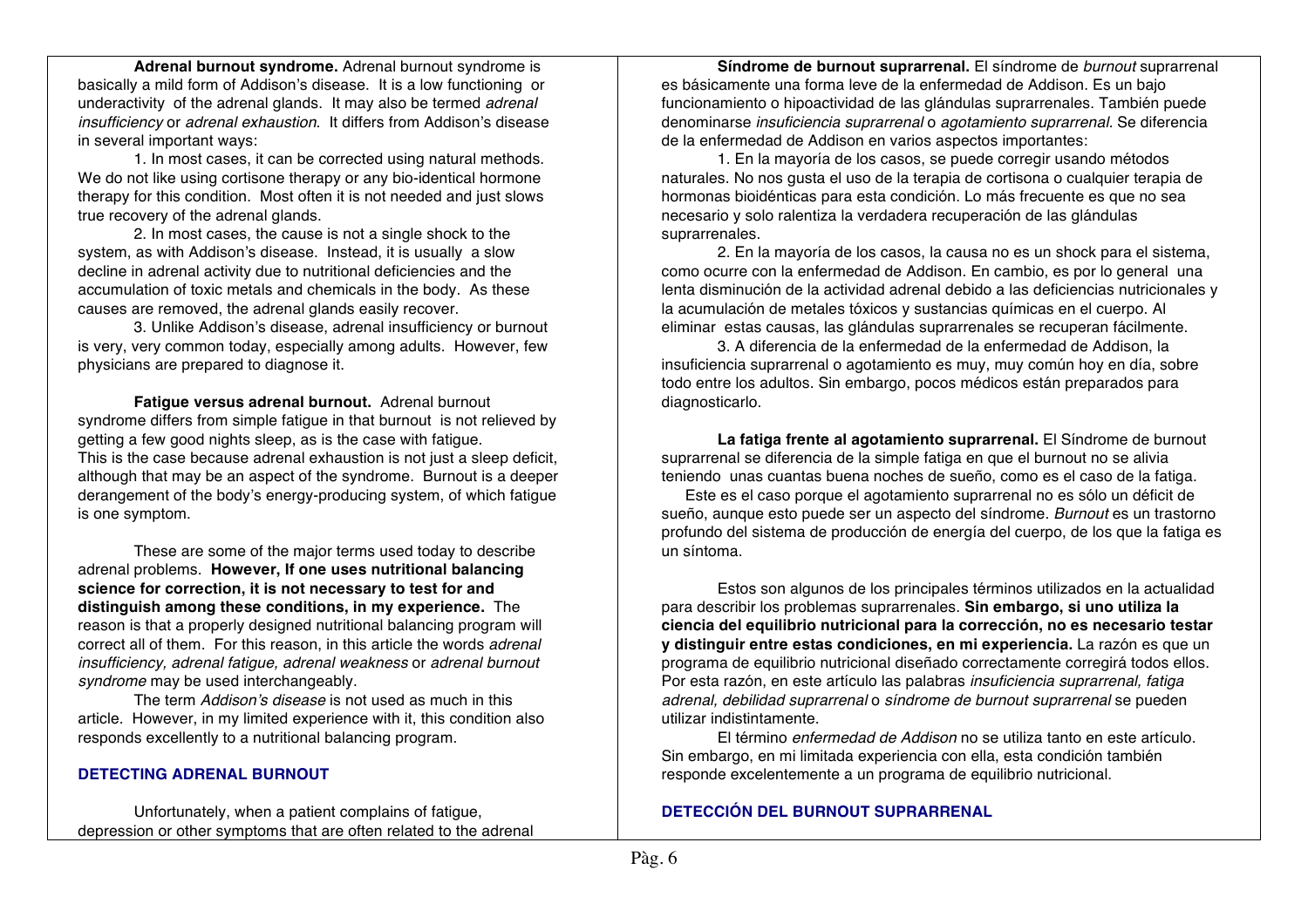glands, most of the time the doctor does not ask the right questions and does not run tests of the adrenal glands. Instead, patients are told to take a vacation, or given an antidepressant, or told it is "in their head".

The right questions, however, would often be enough to assess the condition fairly accurately. These would include "How many hours of sleep are you getting?" , "Do you use caffeine or other stimulants" and "What other symptoms are you having?". Let us examine how this can often identify adrenal burnout, even without other testing.

**Signs and symptoms.** A simple and quite reliable way to assess adrenal burnout in a general sense is with signs and symptoms. A common sign, for example, is a low blood pressure in the absence of other obvious causes.

Usually, the person will also often feel fatigued, even though one sleeps well. If one is not sleeping, the problem may simply be a sleep deficit. One may not feel tired, however, if you drink coffee, other caffeinated beverages or use other stimulants.

Another common symptom is depression. Others include joint pain, cravings for sweets, pain in the low back area and perhaps excessive thirst or craving for sweet and salty foods. Together these symptoms can help one decide if one needs further testing.

**Physical tests.** Several tests that should be part of every physical examination may be helpful. These are discussed in a separate article on this site entitled Adrenal Exhaustion – Physical Signs.

## **HAIR MINERAL ANALYSIS AND ADRENAL BURNOUT**

Hair mineral analysis is a very exciting, cost-effective and non-invasive test. I have used hair tissue mineral analysis to help assess the condition of the adrenal glands for almost 30 years with more than 25,000 clients. I am very satisfied with the results using hair analysis for adrenal assessment and to guide the correction of all types of adrenal imbalances.

**Hair analysis indicators for adrenal insufficiency or burnout on a hair mineral test**. To be accurate, the hair sample must not be washed at the laboratory. For each of the adrenal burnout mineral patterns below, there is an article on this website that describes it in more detail.

The patterns are:

Por desgracia, cuando un paciente se queja de fatiga, depresión u otros síntomas que a menudo se relacionan con las glándulas suprarrenales, la mayoría de las veces el médico no hace las preguntas correctas y no ejecuta pruebas de las glándulas suprarrenales.

En lugar de eso, a los pacientes se les recomienda tomar unas vacaciones, o les dan un antidepresivo, o les dicen que todo está "en su mente"..

Las preguntas correctas, sin embargo, a menudo serían suficientes para evaluar la condición con bastante precisión. Estas incluirían ¿Cuántas horas está usted durmiendo? O ¿Utiliza cafeína u otros estimulantes? O ¿Qué otros síntomas tiene?. Examinemos cómo esto a menudo puede identificar el agotamiento suprarrenal, incluso sin otras pruebas.

**Signos y síntomas.** Una forma sencilla y bastante fiable para evaluar el burnout suprarrenal en un sentido general es mediante signos y síntomas. Un signo común, por ejemplo, es una presión arterial baja en ausencia de otras causas obvias.

Por lo general, la persona también suelen sentirse fatigada, a pesar de que duerma bien. Si uno no está durmiendo bien, el problema puede ser simplemente un déficit de sueño. Uno puede no sentirse cansado, sin embargo, si bebe café, otras bebidas con cafeína o utiliza otros estimulantes.

Otro síntoma común es la depresión. Otros incluyen dolor en las articulaciones, antojos de dulces, dolor en la zona lumbar y sed quizá excesiva o antojo de alimentos dulces y salados. En conjunto, estos síntomas pueden ayudar a decidir si se necesitan más pruebas.

**Pruebas físicas.** Varias pruebas que deben formar parte de cada examen físico pueden ser útiles. Estas son tratadas en un artículo separado en esta web titulado suprarrenal Agotamiento - Signos físicos .

## **ANÁLISIS DE MINERALES EN EL CABELLO Y** *BURNOUT* **SUPRARRENAL**

EL análisis mineral del cabello es una prueba muy interesante y rentable y no invasiva. He utilizado el análisis mineral del tejido de pelo para ayudar a evaluar el estado de las glándulas suprarrenales durante casi 30 años con más de 25.000 clientes. Estoy muy satisfecho con los resultados mediante análisis de cabello para la evaluación suprarrenal y para guiar la corrección de todo tipo de desequilibrios suprarrenales.

**Indicadores de análisis de pelo para la insuficiencia suprarrenal o agotamiento en una prueba mineral del cabello.** Para ser precisos, la muestra de cabello no se debe lavar en el laboratorio. Para cada uno de los patrones de minerales de agotamiento suprarrenal a continuación, hay un artículo en este sitio web que lo describe con más detalle.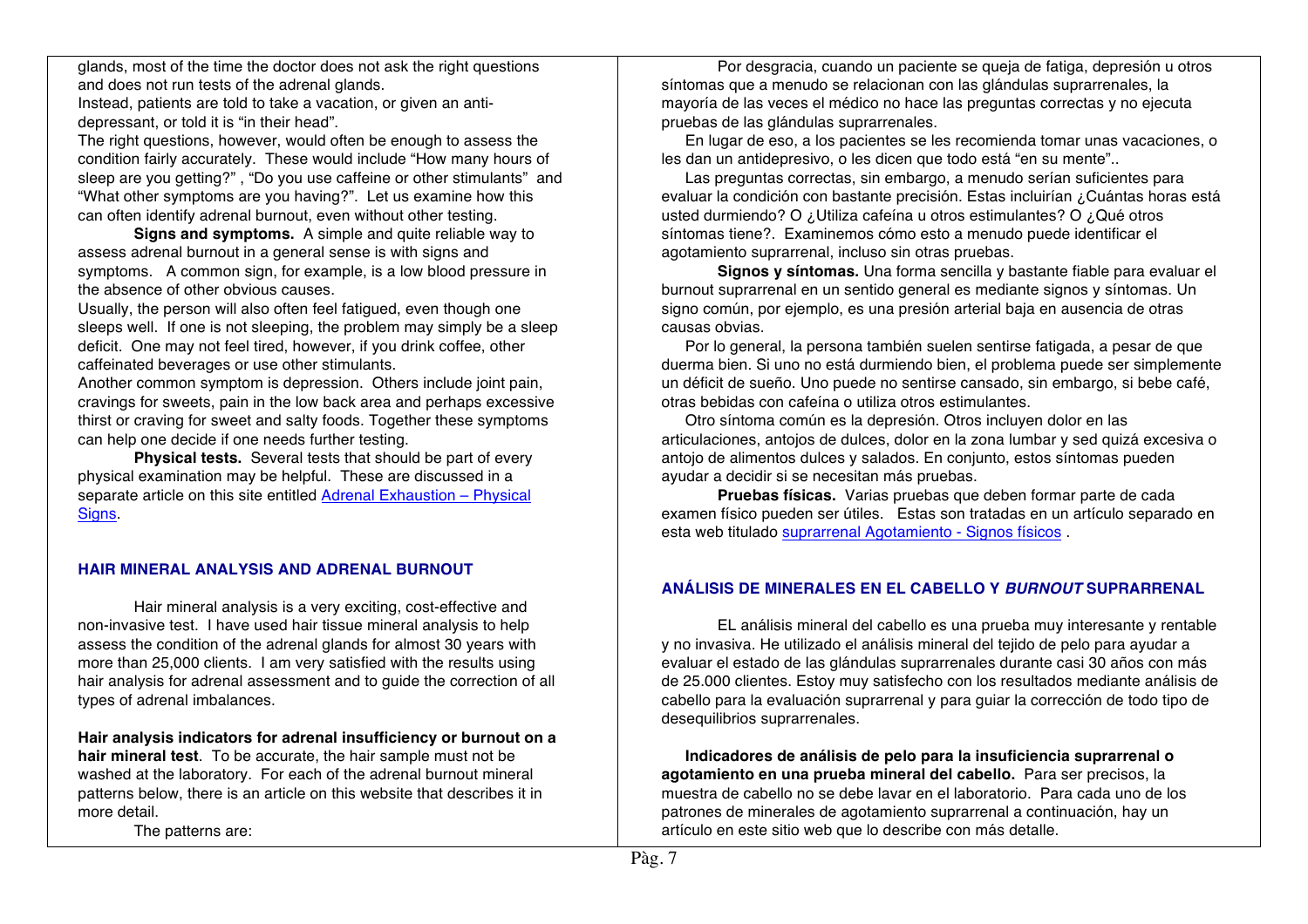- · **A slow oxidation rate.** The slower the oxidation rate, the more likely one is in adrenal burnout or exhaustion.
- · **A sodium/potassium ratio less than about 2.5:1.** The lower the ratio, the worse the adrenal condition, in general.
- · **A double low ratio pattern.** This consists of a sodium/potassium ratio less than 2.5 plus a calcium/magnesium ratio less than about 4.
- · **Three low macromineral pattern.** This occurs when three of the four macrominerals (calcium, magnesium, sodium and potassium) are lower than their ideal values of 40 mg%, 6 mg%, 25 mg% and 10 mg% respectively).
- · **Four lows pattern.** This occurs when all four of the macrominerals above are below their ideal levels.
- · **Perhaps other imbalances**, such as a copper level of 10 mg% (100 parts per million) or more, a phosphorus level of less than 12 mg%, and perhaps others. These are less reliable.

**Quantifying adrenal burnout.** Each of the following criteria adds a multiple to the burnout pattern. For example, if two of the following indicators are present, I call it double burnout. The hair must not be washed at the laboratory for any of these criteria to be valid.

1. Slow oxidation, especially very slow oxidation, with a calcium/potassium ratio greater than about 200 (ideal is about 4).

2. A calcium shell may overlap with very slow oxidation, but may be a separate burnout indicator.

3. A sodium/potassium ratio less than about 2.5. If the sodium/potassium ratio is very low, then adrenal exhaustion is usually more severe.

- 4. A sodium level less than about 11 mg%.
- 5. A potassium level less than about 5 mg%.

6. Four lows pattern, also called four low macrominerals. This is a double burnout pattern.

7. Phosphorus less than 12 mg%. Phosphorus less than 10 may be a double burnout indicator.

11. Poor eliminator pattern, also called the *Double O Pattern*, with at least three very low metal readings, is a burnout indicator. Six poor

Los patrones son:

- **Una velocidad de oxidación lenta.** Cuanto más lenta sea la velocidad de oxidación, más probable es en *burnout* suprarrenal o agotamiento.
- **Una relación sodio / potasio de menos de aproximadamente 2,5: 1.** Cuanto menor sea la relación, peor es la condición adrenal, en general.
- **Un doble patrón de baja relación.** Este consiste en una relación sodio / potasio de menos de 2,5, más una relación de calcio / magnesio de menos de aproximadamente 4.
- **Tres macrominerales con un patrón bajo.** Esto ocurre cuando tres de los cuatro macrominerales (calcio, magnesio, sodio y potasio) son inferiores a sus valores ideales de 40 mg%, 6% mg, 25 mg% y 10 mg%, respectivamente.
- **Cuatro patrones mínimos.** Esto ocurre cuando los cuatro macrominerales anteriores están por debajo de sus niveles ideales.
- **Tal vez otros desequilibrios,** como un nivel de cobre de 10 mg% (100 partes por millón) o más, un nivel de fósforo de menos de 12 mg%, y tal vez otros. Estos son menos fiables.

**Cuantificar el agotamiento suprarrenal**. Cada uno de los siguientes criterios añade un múltiplo al patrón de burnout. Por ejemplo, si dos de los siguientes indicadores están presentes, yo lo llamo doble agotamiento. El pelo no debe ser lavado en el laboratorio para cualquiera de estos criterios, para ser válido.

1. Oxidación lenta, especialmente la muy lenta, con una proporción de calcio / potasio mayor de aproximadamente 200 (el ideal es de aproximadamente 4).

2. Una calcificación de calcio puede superponerse con la oxidación muy lenta, pero puede ser un indicador de desgaste separado.

3. Una relación sodio / potasio de menos de aproximadamente 2,5. Si la relación sodio / potasio es muy baja, entonces el agotamiento suprarrenal es generalmente más severo.

- 4. Un nivel de sodio de menos de aproximadamente 11 mg%.
- 5. Un nivel de potasio de menos de aproximadamente 5 mg%.

6. Cuatro bajos niveles , también llamado cuatro macrominerales bajos. Este es un patrón de doble agotamiento.

7. Fósforo en menos de 12 mg%. El fósforo inferior a 10 puede ser un indicador de doble agotamiento.

11. Un pobre patrón de eliminación, también llamado el *Patrón Doble O,* con al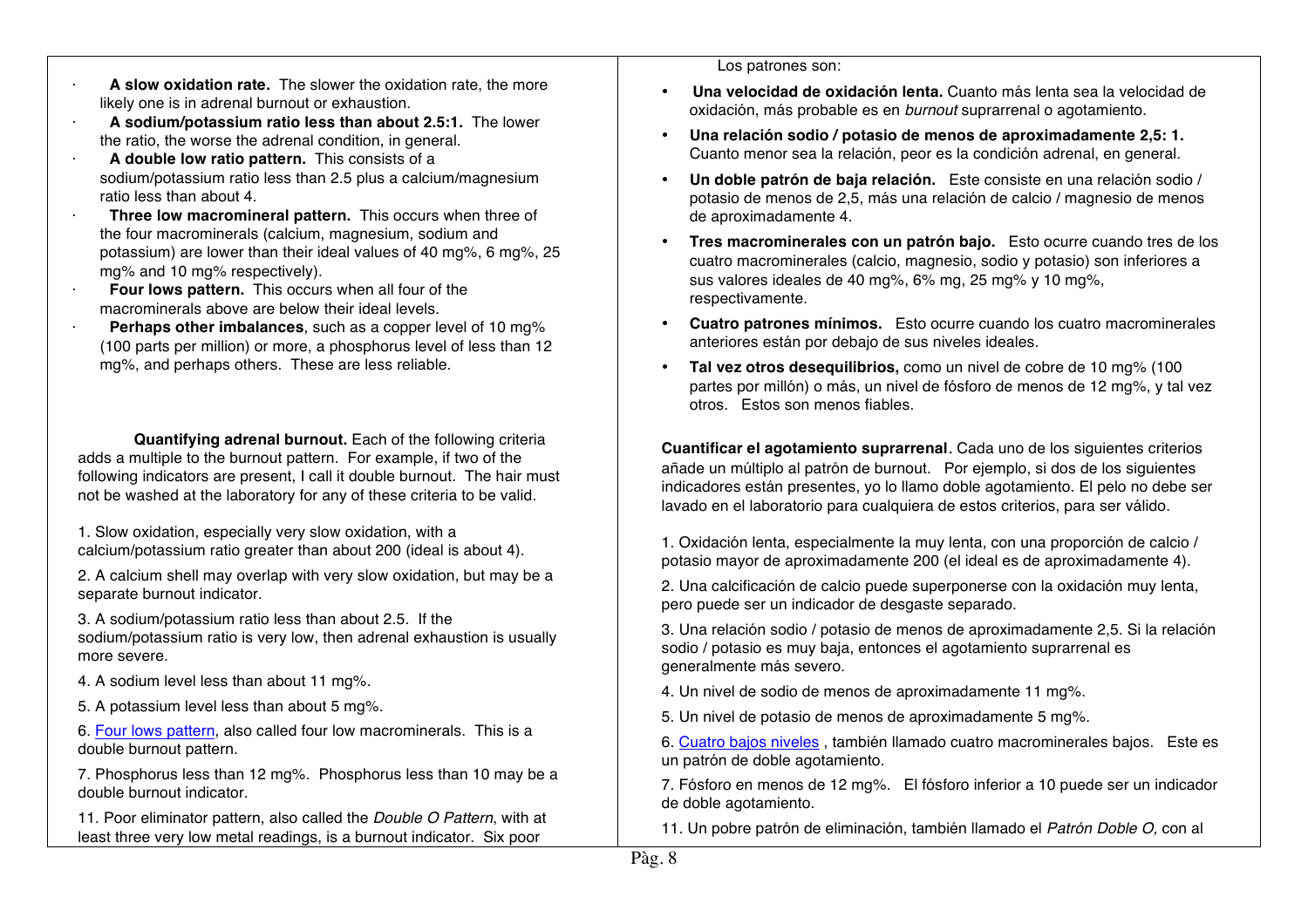eliminator indicators is a double burnout indicator. (see Poor Eliminator Pattern below for the exact criteria). The minerals to look for are copper, iron, manganese, lead, mercury, cadmium, arsenic, aluminum and nickel.

When more than one of these indicators are revealed, one refers to the situation as *double burnout, triple burnout* or perhaps *quadruple* or *quintuple* burnout.

**What if no adrenal exhaustion patterns appear on the test?** In rare cases, none of the adrenal burnout patterns appear on the first or even the second hair mineral analysis. This occurs because other factors such as toxic metals rarely mask or cause the test to be skewed until the metals are removed. In these cases, we begin a nutritional balancing program based on what is revealed on the test. The true condition of the adrenals will be revealed on a retest in several months in almost all cases.

**Program design.** The specific patterns revealed on the hair mineral test are not only helpful to assess the condition of the adrenal glands. They also tell us how to proceed to correct the condition. The patterns tell us a person's oxidation type, oxidation rate, tendency for inflammation and infection, deficiencies of important minerals such as zinc and others, and much more. Using this information, a program is designed that will slowly rebalance the body chemistry, improve the functioning of all the glands, and restore health.

## **OTHER ADRENAL GLAND TESTS**

**Blood, urine and saliva hormone testing.** Many holistic doctors today are testing the levels of adrenal hormones in the blood, urine or saliva. I do not use these tests, as a rule, for the following reasons:

1. *They are not needed.* We find the hair mineral test, when understood properly, provides plenty of information about adrenal activity and how to correct the diet and lifestyle, and recommend other healing modalities to rebuild the adrenal glands.

2. *Cost.* Hormone tests, in particular, are usually several hundred dollars and must be repeated at regular intervals. This is prohibitive for many people, especially compared to the hair mineral test.

menos tres lecturas de metal muy bajas, es un indicador de desgaste. Seis indicadores de pobre eliminacíon es un indicador de doble agotamiento. (Ver *Poor Eliminator Pattern* a continuación para los criterios exactos). Los minerales a buscar son cobre, hierro, manganeso, plomo, mercurio, cadmio, arsénico, aluminio y níquel.

Cuando más de uno de estos indicadores se revelan, uno se refiere a la situación como *doble burnout, triple burnout* o agotamiento quizá *cuádruple* o *quíntuple.*

**¿Qué pasa si no hay patrones de agotamiento suprarrenal que aparezcan en el examen?** En raros casos, ninguno de los patrones de agotamiento de suprarrenales aparece en el primero o incluso el segundo análisis mineral del cabello. Esto ocurre porque otros factores tales como metales tóxicos en algunas raras ocaciones enmascaran o causan que la prueba sea sesgada, hasta que se eliminen los metales. En estos casos, comenzamos un programa de equilibrio nutricional en base a lo que se revela en la prueba. El verdadero estado de las glándulas suprarrenales se dará a conocer en una nueva prueba en varios meses en casi todos los casos.

**El diseño del programa.** Los patrones específicos revelados en la prueba de mineral del cabello no sólo son útiles para evaluar el estado de las glándulas suprarrenales. También nos dicen cómo proceder para corregir la condición. Los patrones nos hablan del tipo de oxidación de la persona, velocidad de oxidación, tendencia a la inflamación y la infección, deficiencias de minerales importantes como el zinc y otros, y mucho más. Con esta información, se diseña un programa para reequilibrar lentamente la química del cuerpo, mejorar el funcionamiento de todas las glándulas, y restaurar la salud.

## **OTRAS PRUEBAS DE LAS GLÁNDULAS SUPRARRENALES**

**Pruebas de hormonas en sangre, orina y saliva.** Muchos médicos holísticos hoy están testando los niveles de hormonas suprarrenales en la sangre, la orina o la saliva. Yo no uso estas pruebas, por regla general, por las siguientes razones:

1. *No son necesarias.* Encontramos que la prueba mineral del cabello, cuando se entiende correctamente, ofrece un montón de información sobre la actividad adrenal y cómo corregir la dieta y estilo de vida, y recomendamos otros modalidades de sanación para reconstruir las glándulas suprarrenales.

2. *Costo.* Las pruebas hormonales, en particular, cuestan por lo general varios cientos de dólares y deben repetirse a intervalos regulares. Esto es prohibitivo para muchas personas, sobre todo en comparación con la prueba de minerales del cabello.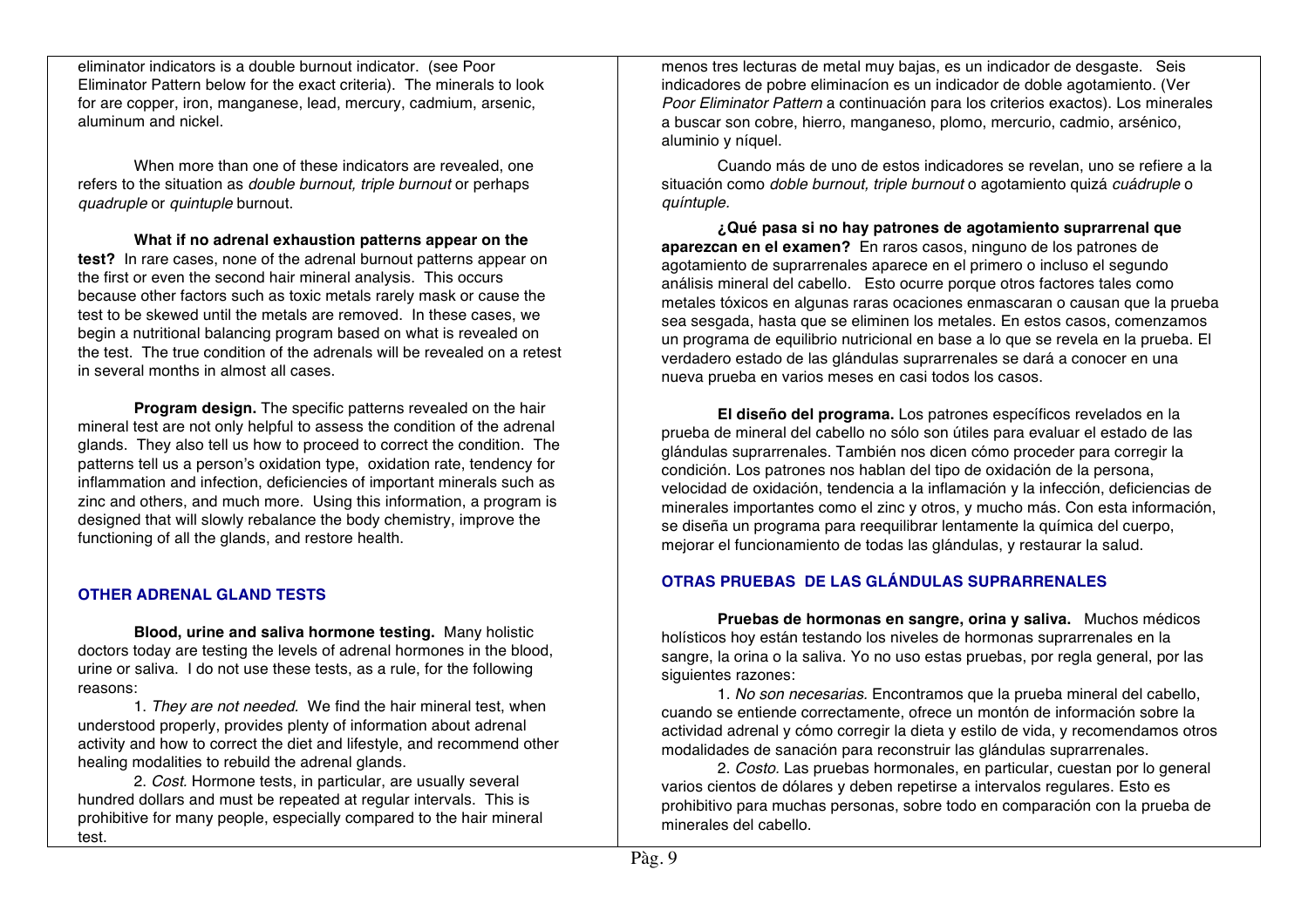#### **CAUSES OF ADRENAL BURNOUT**

**Excessive stress**, an important cause of burnout, can be from many sources. Chemical toxicity and nutritional depletion are among the physical causes. Mental, emotional or spiritual stress may be a major factor. Financial, family or other stress may also contribute to burnout.

Any excessive stress can deplete the adrenals, especially when weakened by poor nutrition. Working too much or emotional stress are two common causes. Excessive stimulation, especially for children, is another cause. Fast-paced, high-stress, fear-based lifestyles are a sure prescription for adrenal burnout.

Other stressors in cities are noise and electromagnetic pollution. Cell phones, microwave towers and appliances like televisions, microwave ovens and computers give off strong electrical fields.

**Nutritional Deficiencies** are a common cause. When under stress, the need for nutrients is much greater. Carbohydrates, when excessive in the diet, stress the adrenals. Diets low in protein may also create deficiencies. Inadequate or poor quality water affects oxygenation of the tissues.

Most diets are low in nutrients required by the adrenals. These include B-complex vitamins, vitamins A, C and E, manganese, zinc, chromium, selenium and other trace elements. The reasons for this begin with how food is grown. Most food is grown on depleted soils. Processing and refining further deplete nutrients.

Habits such as eating in the car or while on the run further diminish the value derived from food. Also, allergic reactions to foods such as wheat and dairy products can damage the intestines and reduce the absorption of nutrients.

**Toxic metals and chemicals** often play a large role in adrenal burnout. Everyone is exposed to thousands of chemicals in the air, the water and the food. Other sources are dental materials and skin contact with chemicals. Over-the-counter and prescribed medications add to the body's toxic load. Most people do not realize that antibiotics and many other drugs accumulate to some extent in the liver and other organs.

Toxins may also be generated within the body due to impaired

#### **CAUSAS DE** *BURNOUT* **SUPRARRENAL**

**El exceso de estrés,** como causa importante de agotamiento, puede venir de muchas fuentes. La toxicidad química y la disminución o agotamiento nutricional se encuentran entre las causas físicas. El estrés mental, emocional o espiritual puede ser un factor importante. La situación financiera, familiar u otro estrés también puede contribuir al agotamiento.

Cualquier exceso de estrés puede agotar las glándulas suprarrenales, especialmente cuando están debilitadas por la mala alimentación. Trabajar demasiado o el estrés emocional son dos causas comunes. La estimulación excesiva, especialmente para los niños, es otra causa. Ritmo rápido, alto estrés, estilos de vida basados en el miedo son una receta segura para el agotamiento suprarrenal.

Otros factores de estrés en las ciudades son el ruido y la contaminación electromagnética. Los teléfonos celulares, torres de microondas y aparatos como televisores, hornos microondas y ordenadores emiten campos eléctricos fuertes.

**Las deficiencias nutricionales** son una causa común. Cuando uno está bajo estrés, la necesidad de nutrientes es mucho mayor. Los hidratos de carbono, cuando son excesivos en la dieta, estresan las glándulas suprarrenales. Las dietas bajas en proteínas también pueden crear deficiencias. El agua de calidad inadecuada o deficiente afecta la oxigenación de los tejidos.

La mayoría de las dietas son bajas en los nutrientes requeridos por las glándulas suprarrenales. Estos incluyen las vitaminas del complejo B, vitaminas A, C y E, manganeso, zinc, cromo, selenio y otros oligoelementos. Las razones de esto comienzan con cómo se cultivan los alimentos. La mayoría de los alimentos se cultiva en suelos agotados. El procesamiento y la refinación agotan más nutrientes.

Hábitos como comer en el coche o yendo a la carrera disminuyen aún más el valor derivado de los alimentos. Además, las reacciones alérgicas a los alimentos como el trigo y los productos lácteos pueden dañar los intestinos y reducir la absorción de nutrientes.

**Los metales tóxicos y las sustancias químicas** a menudo desempeñan un papel importante en el agotamiento suprarrenal. Todos estamos expuestos a miles de sustancias químicas en el aire, el agua y la comida. Otras fuentes son los materiales dentales y el contacto de la piel con productos químicos. Los medicamentos disponibles sin receta y prescritos se suman a la carga tóxica para el cuerpo. La mayoría de las personas no se dan cuenta de que los antibióticos y muchos otros medicamentos se acumulan en cierta medida en el hígado y en otros órganos.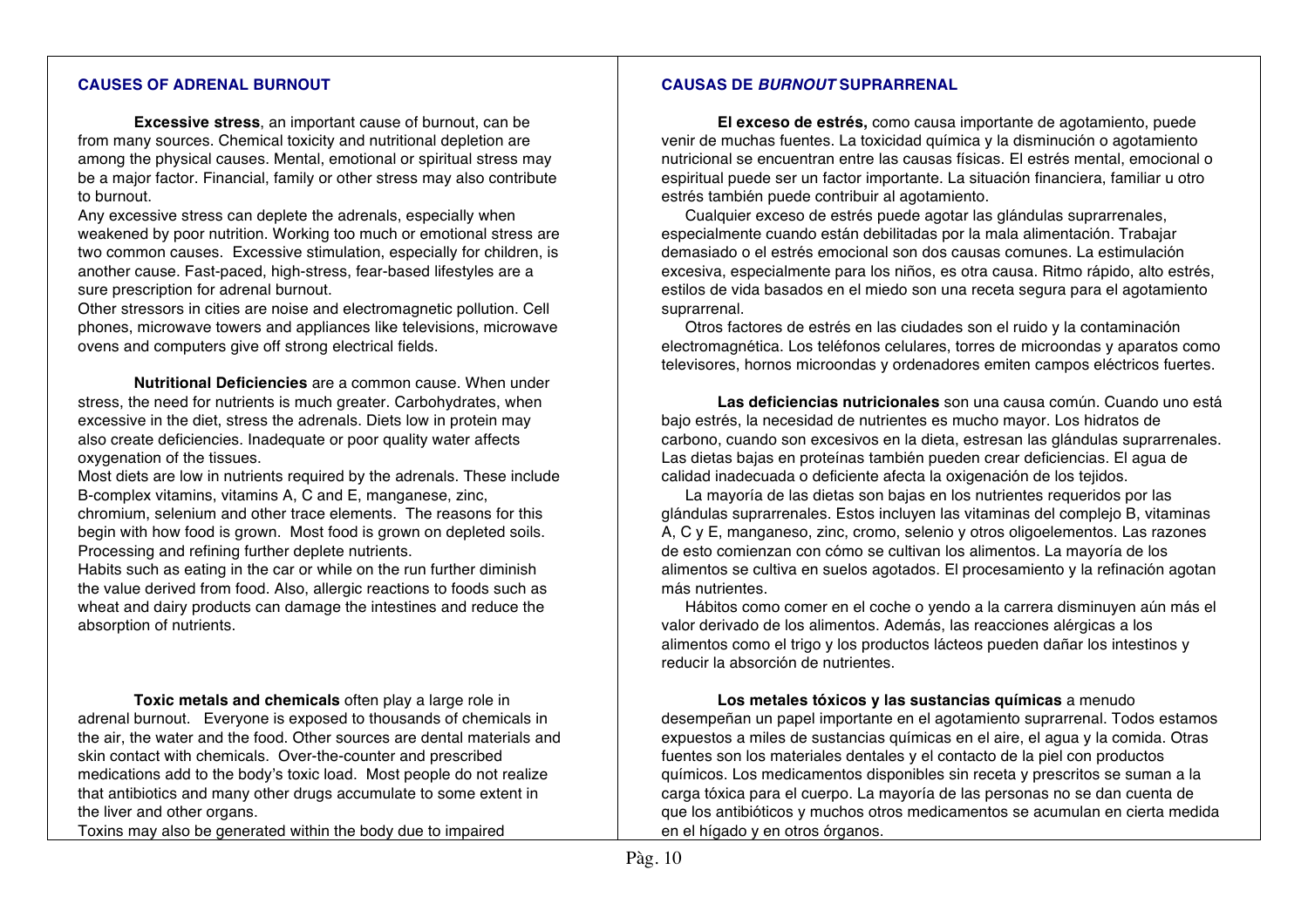digestion. When food is not properly digested, it either ferments or rots in the intestines, producing many harmful substances that are absorbed into the body.

A healthy body has the ability to eliminate many toxins on a daily basis. However, as adrenal weakness develops, the body's ability to eliminate all toxins decreases. This produces a vicious cycle in which weaker adrenals impairs the elimination of all poisons, which then further weakens the adrenals.

**Chronic infections play a critical role in some cases of adrenal exhaustion.** Chronic infections may originate in infected teeth or gums, though they can be located anywhere in the body. They contribute greatly to the toxic load of the body. Infections also cause inflammation and stress that must be countered using the adrenal hormones such as cortisol and cortisone.

**Stimulants** damage the adrenal glands. They whip the adrenals. Caffeine, sugar and alcohol are among the most common stimulants.

Less obvious but no less important stimulants may include anger, rage, arguing, hatred, loud music, fearful news and even movies full of suspense or violence.

Other activities that may act as stimulants and must not be overlooked include vigorous exercise, sexual preoccupations, recreational drug use or other thrills. These often provide a temporary "high", which is caused in part by the secretion of high amounts of adrenal hormones. However, over time, this weakens the adrenals and can eventually lead to adrenal depletion and insufficiency.

## **Stimulant use, however, can also be a result of adrenal**

**burnout.** While stimulants can cause or contribute to adrenal weakness, some who use stimulants do so because they are in adrenal burnout already.

Stimulants are attractive to one in burnout to provide temporary energy. This is an important appeal of the drug culture, both legal and recreational. It is also the appeal of loud music, sexual addiction, and even anger.

These activities or attitudes can provide enough adrenal stimulation to allow a person to feel better temporarily. This is an important reason why giving up one's addictions can be difficult. When one gives them up, one must face the fact that one is exhausted, depressed and often

Las toxinas también pueden ser generadas dentro del cuerpo debido a la alteración de la digestión. Cuando la comida no se digiere correctamente, se fermenta o se pudre en los intestinos, produciendo muchas sustancias nocivas que se absorben en el cuerpo.

Un cuerpo sano tiene la capacidad de eliminar muchas toxinas sobre una base diaria. Sin embargo, si se desarrolla debilidad adrenal, la capacidad del cuerpo para eliminar todas las toxinas disminuye. Esto produce un círculo vicioso en el que las glándulas suprarrenales débiles impiden la eliminación de todos los venenos, que luego debilitan aún más las glándulas suprarrenales.

**Las infecciones crónicas juegan un papel crítico en algunos casos de agotamiento adrenal.** Las infecciones crónicas pueden tener origen en los dientes o encías infectadas, aunque pueden estar ubicados en cualquier parte del cuerpo. Contribuyen en gran medida a la carga tóxica del cuerpo. Las infecciones también pueden causar la inflamación y el estrés que debe ser contrarrestado mediante las hormonas suprarrenales como el cortisol y cortisona.

**Los estimulantes** dañan las glándulas suprarrenales. Las cstigan. La cafeína, el azúcar y el alcohol son algunos de los estimulantes más comunes.

Estimulantes menos obvios, pero no menos importantes pueden incluir la ira, la rabia, las discusiones, el odio, la música a todo volumen, las noticias preocupantes e incluso las películas llenas de suspense o violencia.

Otras actividades que pueden actuar como estimulantes y no deben ser pasadas por alto incluyen el ejercicio vigoroso, las preocupaciones sexuales, el uso de drogas recreativas u otras emociones. Estos a menudo proporcionan un "alza" temporal, que es causada en parte por la secreción de grandes cantidades de hormonas suprarrenales. Sin embargo, con el tiempo, esto debilita las glándulas suprarrenales y eventualmente puede conducir al agotamiento adrenal y a la insuficiencia.

**El uso de estimulantes, sin embargo, también puede ser un resultado de agotamiento adrenal.** Mientras que los estimulantes pueden causar o contribuir a la debilidad suprarrenal, quien usa estimulantes lo hace porque está ya en el agotamiento adrenal.

Los estimulantes son atractivos a alguien con *burnout* para proporcionar energía temporal. Este es un recurso importante de la cultura de las drogas, tanto legales como de recreo. Es también el atractivo de la música fuerte, la adicción sexual, e incluso la ira.

Estas actividades o actitudes pueden proporcionar estimulación adrenal suficiente para permitir que una persona se sienta mejor temporalmente. Es una razón importante por la que renunciar a las propias adicciones puede ser difícil. Cuando uno las deja, tiene que afrontar el hecho de que está agotado, deprimido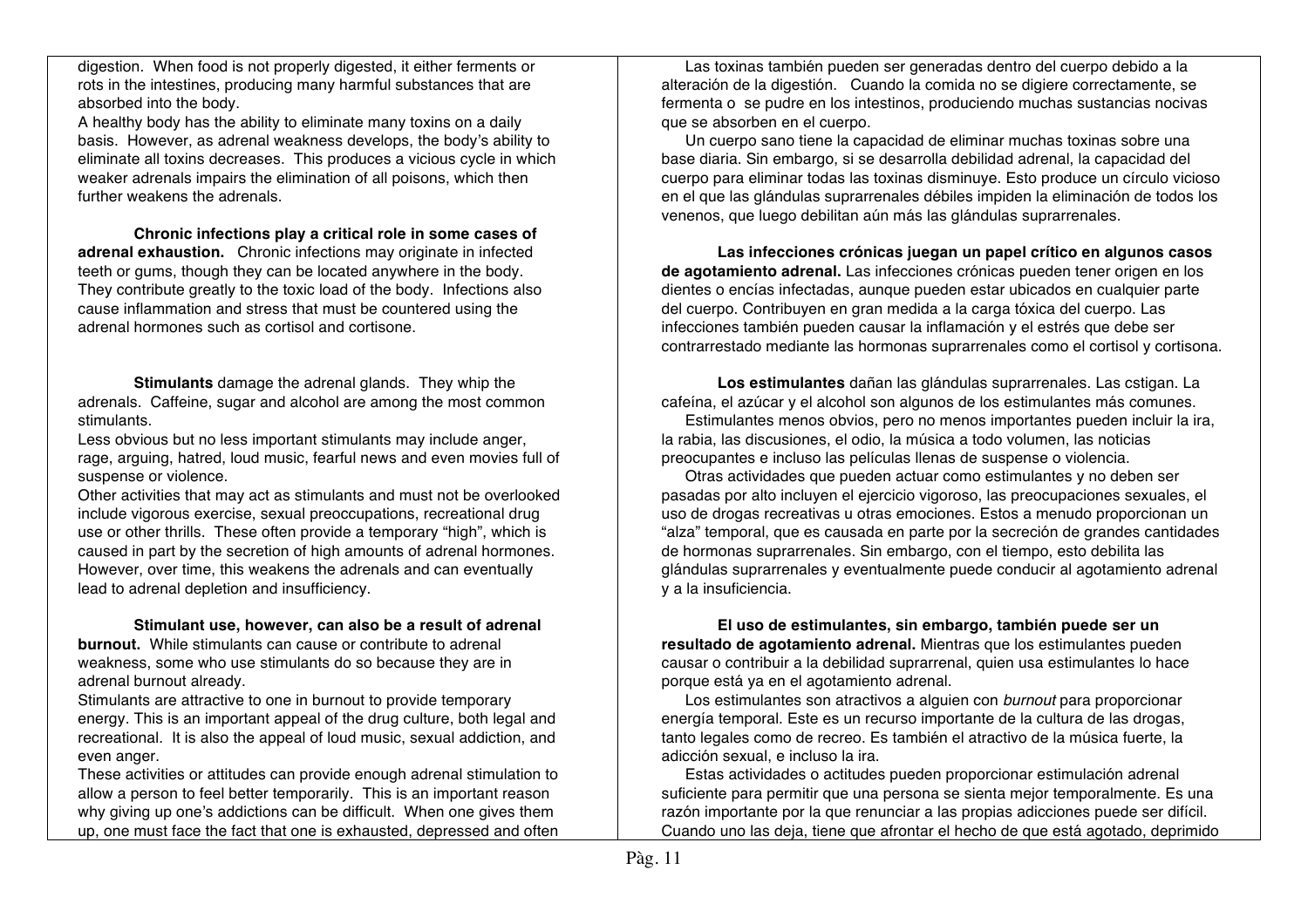just feels awful due to adrenal burnout. It is safe to say that most people addicted to stimulants or other drugs including cigarettes, cocaine, marijuana, and others has some degree of adrenal insufficiency.

**Unhealthy responses to stress** are another cause of adrenal burnout. These include habits of worrying, or becoming angry or afraid. *Don't worry, be happy* is a great prescription for adrenal burnout. This applies particularly to high strung, nervous individuals and those with very active minds, as they are especially prone to adrenal burnout.

**Congenital weak adrenals.** Many children today are born with weak adrenals due to their parents' nutritional deficiencies. This is not a genetic problem. Instead, it is due to the nutritional imbalances of the mother, in particular. These are passed through the placenta to the unborn child.

For example, if the mother is zinc-deficient, as most are, the baby is born low in zinc and often high in copper, cadmium or other minerals that substitute for zinc to a degree. Fortunately, this means the problem can be corrected, though it is better to prevent it, of course. By age three or four, these children are in burnout. They are often sick, depressed and have difficulty in school. Some of these children react to the situation by becoming hyperactive, compulsive, obsessive or by developing various other behavior problems.

On their hair mineral analyses, these children are often in a state of burnout at this early age, a relatively new phenomenon, in my experience. By gently rebuilding their body chemistry, however, their behavioral and other disorders generally vanish in a few months to a few years.

## **SYMPTOMS OF ADRENAL BURNOUT**

Common symptoms include fatigue, some weakness and often depression. Others may be a craving for sweets, low blood pressure and low blood sugar. Low energy impairs every system of the body. Thus, secondary symptoms can range from impaired digestion, aches and pains to chronic or recurring infections.

**Emotional and mental symptoms.** Often, emotional and psychological symptoms are present or even predominant.

y con frecuencia sólo se siente horrible debido al agotamiento suprarrenal. Es seguro decir que la mayoría de las personas adictas a los estimulantes u otras drogas, incluyendo cigarrillos, cocaína, marihuana, y otros, tienen un cierto grado de insuficiencia suprarrenal.

**Las respuestas no saludables al estrés** son otra causa de agotamiento suprarrenal. Estas incluyen los hábitos de preocuparse o enojarse o estar asustado. *No se preocupe, sea feliz* es una gran receta para el agotamiento suprarrenal. Esto se aplica en particular a las personas tensas, nerviosas y aquellos con mentes muy activas, ya que son especialmente propensos al agotamiento suprarrenal.

**Glándulas suprarrenales débiles congénitas.** Hoy en día muchos niños nacen con glándulas suprarrenales débiles debido a sus deficiencias nutricionales de los padres. Esto no es un problema genético, sino debido a desequilibrios nutricionales de la madre, en particular. Estos pasan a través de la placenta al feto.

 Por ejemplo, si la madre es deficiente en zinc, como lo son la mayoría, el bebé nace bajo en zinc, y a menudo rico en cobre, cadmio u otros minerales sustitutos del zinc en cierto grado. Afortunadamente, esto significa que el problema se puede corregir, a pesar de que es mejor prevenir, por supuesto. Durante tres o cuatro años, estos niños están en burnout. A menudo están enfermos, deprimidos y tienen dificultades en la escuela. Algunos de estos niños reaccionan a la situación al convertirse en hiperactivos, compulsivos, obsesivos o desarrollando varios otros problemas de comportamiento.

En sus análisis minerales del cabello, estos niños están a menudo en un estado de agotamiento a esta temprana edad, un fenómeno relativamente nuevo, según mi experiencia. Mediante la suave reconstrucción de su química corporal, sin embargo, sus trastornos de conducta y otros generalmente desaparecen en unos pocos meses o unos pocos años.

## **SÍNTOMAS DE AGOTAMIENTO SUPRARRENAL**

Los síntomas comunes incluyen fatiga, cierta debilidad y, a menudo depresión. Otros pueden ser deseo de dulces, baja presión arterial y bajo nivel de azúcar en la sangre. El bajo consumo de energía afecta todos los sistemas del cuerpo. Por lo tanto, los síntomas secundarios pueden ir desde digestiones deterioradas a dolores y molestias, o infecciones crónicas o recurrentes.

**Síntomas emocionales y mentales.** A menudo, los síntomas emocionales y psicológicos están presentes o incluso predominan. La depresión es muy común.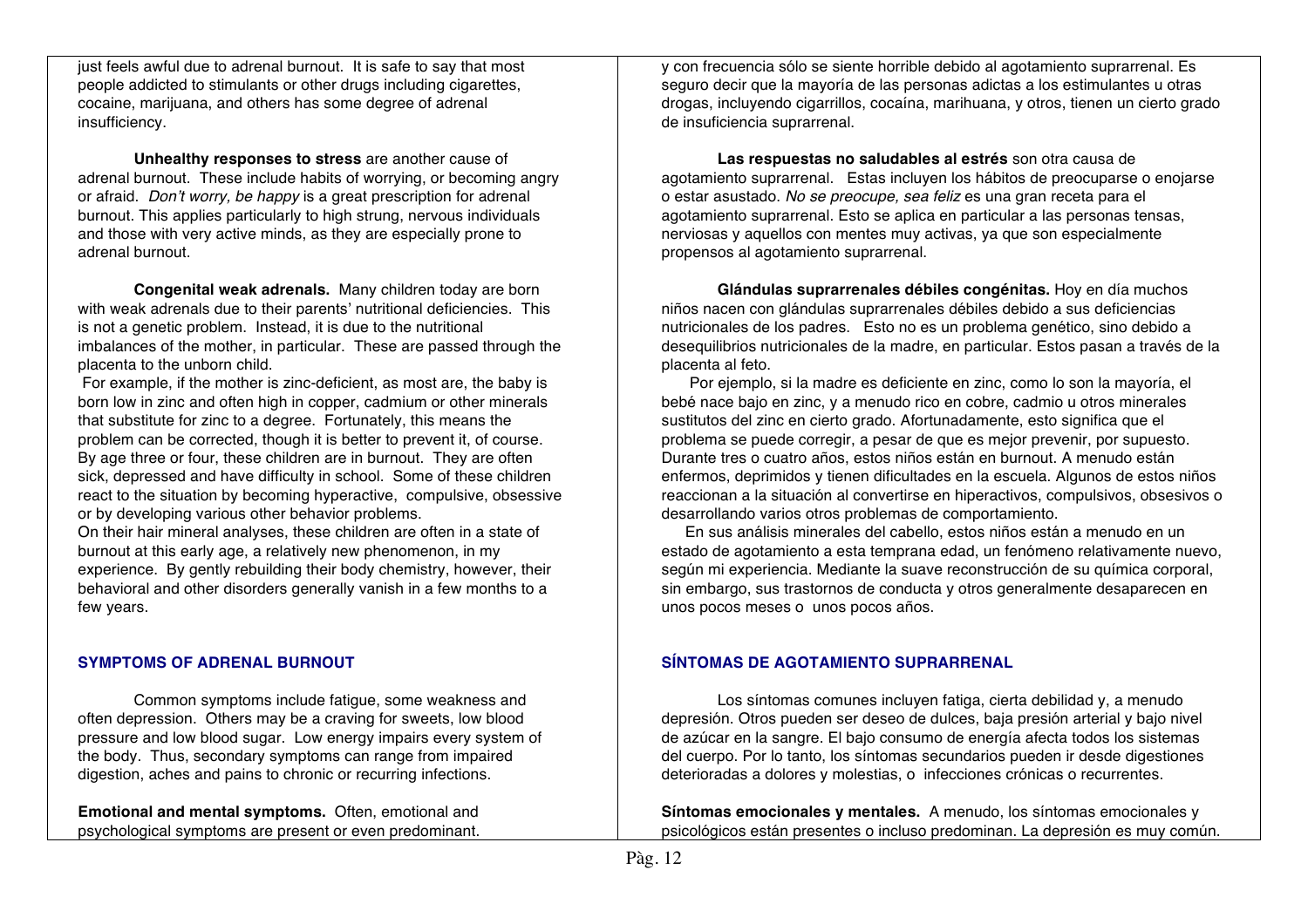Depression is very common. Apathy, despair and even suicidal tendencies are also quite common. Emotional instability, mood swings, bipolar disorder, anxiety, and irritability are also common symptoms associated with adrenal burnout syndrome. The world can look evil, one loses faith in people, and a hopeless attitude is not uncommon.

Compulsiveness and obsessive-compulsive tendencies may be associated with adrenal burnout. One may become addicted or very attracted to excessive exercise, sex, loud music or other forms of excitement. The unconscious goal is always the same, to stimulate the adrenals into activity.

**Many areas of life affected.** Adrenal burnout affects every area of life. One may lose interest in friends, family and work. Relationships often suffer when one person in the relationship goes into adrenal exhaustion.

Unfortunately, many with adrenal burnout function on anger and resentment. These act as adrenal stimulants, providing a negative energy with which to function. Most of the world, in fact, functions on the negative energy of anger.

**Bigger implications.** While it is beyond the scope of this article, entire nations can go into adrenal exhaustion as a result of wars, famines and other catastrophes. When this occurs, the attitudes of the people change, and with it the leaders they elect. This has happened many times in history, and is an important hidden factor in our politics of today in America. For example, a population in

burnout does not feel capable of taking care of themselves. They will vote for more and more government welfare programs, often bankrupting the nation, without understanding the consequences of their votes

## **THE PHYSIOLOGY OF ADRENAL BURNOUT**

**Low cortisol symptoms.** Low blood sugar, low blood pressure, low temperature, depression, joint pain and allergies may result from low levels of cortisol. Multiple chemical sensitivity is an extreme allergic condition associated with adrenal burnout. Later, blood pressure may rise as toxic substances build up in the arteries and kidneys.

**Copper toxicity and burnout.** Elevated copper and low zinc related to adrenal burnout impair the immune system. Chronic infections may develop. The stage is also set for the development of degenerative conditions. Cancer, heart disease, Parkinson's and Alzheimer's

La apatía, la desesperación e incluso tendencias suicidas son también bastante comunes. Inestabilidad emocional, cambios de humor, trastorno bipolar, ansiedad e irritabilidad son también síntomas comunes asociados con el síndrome de *burnout* suprarrenal. El mundo puede parecer malvado, uno pierde la fe en las personas, y una actitud desesperada no es infrecuente.

Compulsividad y tendencias obsesivo-compulsivas pueden estar asociadas con el agotamiento suprarrenal. Uno puede convertirse en adicto o muy atraído por el exceso de ejercicio, el sexo, la música alta u otras formas de emoción. El objetivo inconsciente es siempre el mismo, estimular las glándulas suprarrenales a la actividad.

**Muchas áreas de la vida afectadas.** El agotamiento suprarrenal afecta a todos los ámbitos de la vida. Uno puede perder interés en los amigos, la familia y el trabajo. Las relaciones a menudo sufren cuando una persona de la pareja entra en el agotamiento suprarrenal.

Por desgracia, muchos de quienes tienen agotamiento suprarrenal suelen funcionar en la ira y el resentimiento. Estos actúan como estimulantes adrenales, proporcionando una energía negativa con la que poder funcionar. La mayor parte del mundo, de hecho, funciona desde la energía negativa de la ira.

**Implicaciones mayores.** A pesar de que está más allá del alcance de este artículo, naciones enteras van al agotamiento suprarrenal como resultado de guerras, hambrunas y otras catástrofes. Cuando esto ocurre, las actitudes de las personas cambian, y con ella los líderes que eligen.

Esto ha sucedido muchas veces en la historia, y es un importante factor oculto en nuestra política de hoy en Estados Unidos. Por ejemplo, una población agotada no se siente capaz de cuidar de sí misma. Ellos votarán por más y más programas de asistencia social del gobierno, a menudo llevando a la quiebra a la nación, sin entender las consecuencias de sus votos.

## **LA FISIOLOGÍA DE AGOTAMIENTO SUPRARRENAL**

**Síntomas de cortisol bajo.** Bajo nivel de azúcar en la sangre, presión arterial baja, baja temperatura, depresión, dolor en las articulaciones y alergias pueden ser resultado de los bajos niveles de cortisol. La sensibilidad química múltiple es una condición alérgica extrema asociada con el agotamiento suprarrenal. Más tarde, la presión arterial puede elevarse al acumularse sustancias tóxicas en las arterias y riñones.

**La toxicidad de cobre y el burnout.** El cobre elevado y bajo zinc en relación con el agotamiento suprarrenal alteran el sistema inmunológico. Se pueden desarrollar infecciones crónicas. El mismo escenario también se establece para el desarrollo de condiciones degenerativas. Parkinson, cáncer, enfermedades del corazón, y enfermedad de Alzheimer pueden ser resultado de una etapa final de la acumulación de tóxicos y agotamiento de la energía.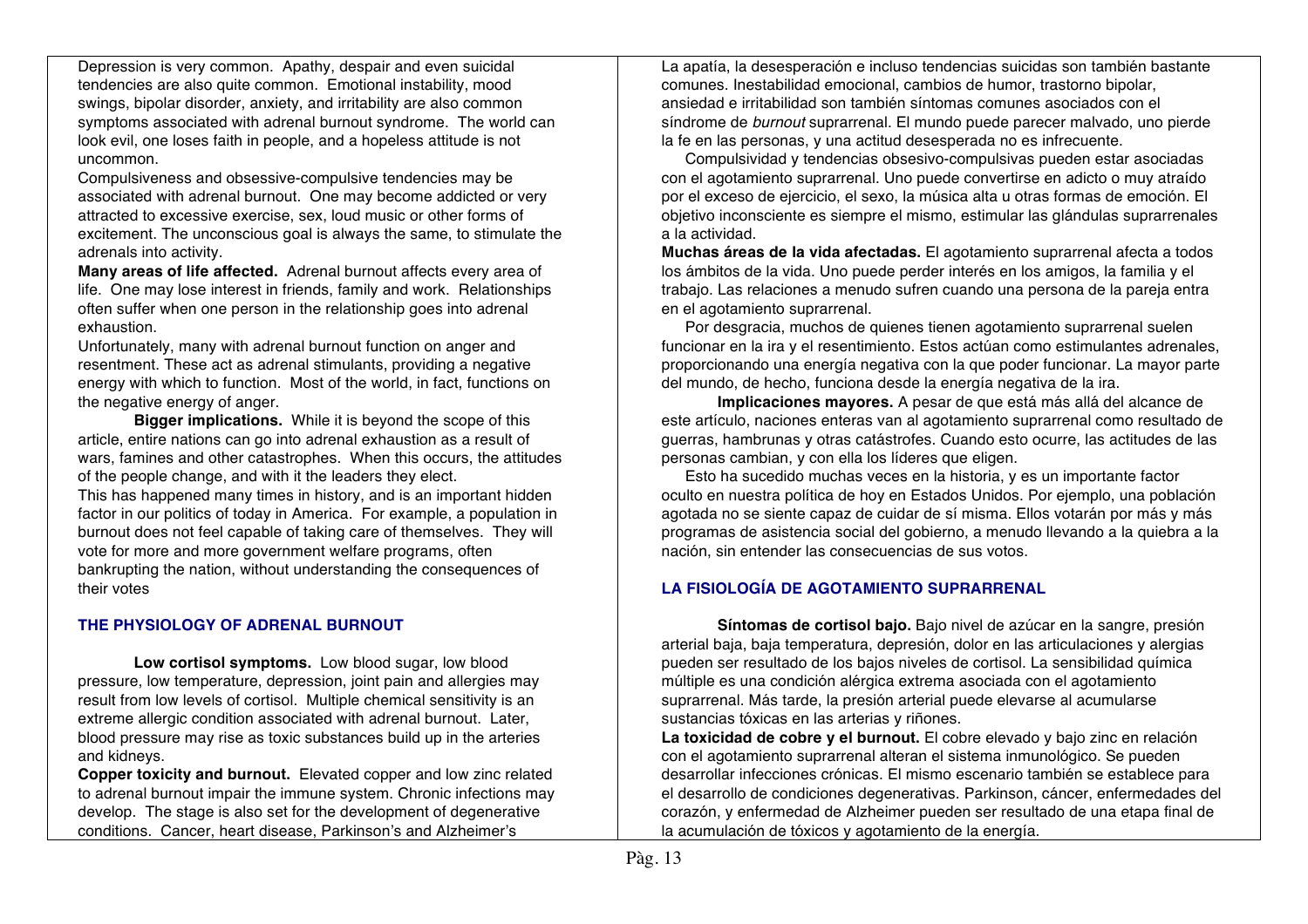diseases may be end-stage results of toxic accumulation and energy depletion.

**Thyroid imbalances and burnout.** Often secondary to adrenal exhaustion are other glandular imbalances such as hypothyroidism. The thyroid gland and the adrenals have a very close relationship and stress on one always affects the other.

Much less common is the development of a secondary hyperthyroidism, or overactivity of the thyroid. This may be a compensation for low adrenals, as the condition will disappear as the adrenals are allowed to rest and rebuild.

The adrenal glands produce estrogen and progesterone. They are the main source of these hormones after menopause. Premenstrual syndrome and hot flashes often have to do with weakened adrenal glands.

**Reduced cellular energy production.** Depression and apathy are often the result of low energy production in the cells. Also, cortisol provides a natural 'high'. Thus, low cortisol can contribute to feelings of depression and even despair. Unsure if there is energy to get through the day, anxiety may occur. Irritability is common as one is less able to handle even minor stress.

**Burnout and metal toxicity.** When the adrenals are weak, copper builds up in the body. Elevated copper enhances emotions. Panic attacks, bipolar disorder, mood swings and schizophrenia are related to copper imbalance. As one's energy level declines, other toxic metals build up as well. Mercury, cadmium, lead, arsenic, beryllium and others contribute to hundreds of physical and emotional symptoms.

## **MYTHS ABOUT BURNOUT**

**Myth #1. Adrenal burnout is psychological.** Burnout is a breakdown of the energy system of the body. Vital minerals are depleted or "burned out" (used up) and replaced by toxic metals. Psychological stress may be a cause, and burnout can affect one's emotions and behavior. However, burnout itself is biochemical, not only psychological.

Recovery may involve improving emotions and dealing with psychological issues. However, it also involves rebuilding body chemistry because it is a physical condition as well.

**Desequilibrios de la tiroides y burnout.** A menudo, derivados del agotamiento suprarrenal se dan otros desequilibrios glandulares, como el hipotiroidismo. La glándula tiroides y las glándulas suprarrenales tienen una relación muy estrecha y el estrés en una siempre afecta a la otra.

Mucho menos común es el desarrollo de un hipertiroidismo secundario o hiperactividad de la tiroides. Esto puede ser una compensación por las glándulas suprarrenales bajas, en que la condición desaparecerá cuando a las glándulas suprarrenales se les permita descansar y reconstruirse.

Las glándulas suprarrenales producen estrógeno y progesterona. Son la principal fuente de estas hormonas después de la menopausia. El síndrome premenstrual y los sofocos suelen tener que ver con las glándulas suprarrenales debilitadas.

**Reducción de la producción de energía celular.** La depresión y la apatía son a menudo el resultado de la baja producción de energía en las células. También el cortisol proporciona un "alza" natural. Por lo tanto, el cortisol bajo puede contribuir a sentimientos de depresión e incluso a la desesperación. El no estar seguro de si se tiene energía para pasar el día puede producir ansiedad. La irritabilidad es común si uno es menos capaz de manejar incluso el menor estrés.

**Burnout y toxicidad de metales.** Cuando las glándulas suprarrenales son débiles, el cobre se acumula en el cuerpo. El cobre elevado aumenta las emociones. Los ataques de pánico, el trastorno bipolar, los cambios de humor y la esquizofrenia están relacionados con el desequilibrio de cobre. Cuando desciende el nivel de energía, otros metales tóxicos se acumulan también. El mercurio, cadmio, plomo, arsénico, berilio y otros contribuyen a cientos de síntomas físicos y emocionales.

## **MITOS SOBRE BURNOUT**

**Mito # 1. El agotamiento suprarrenal es psicológico.** El *burnout* es una ruptura del sistema de energía del cuerpo. Minerales vitales se pierden o *burned out* (se agotan) y son sustituidos por metales tóxicos. El estrés psicológico puede ser una causa, y el desgaste puede afectar a las emociones y el comportamiento de uno. Sin embargo, el agotamiento en sí es bioquímico, no sólo psicológico.

La recuperación puede implicar mejorar las emociones y tratar problemas psicológicos. Sin embargo, también implica la reconstrucción de la química del cuerpo, ya que es una condición física.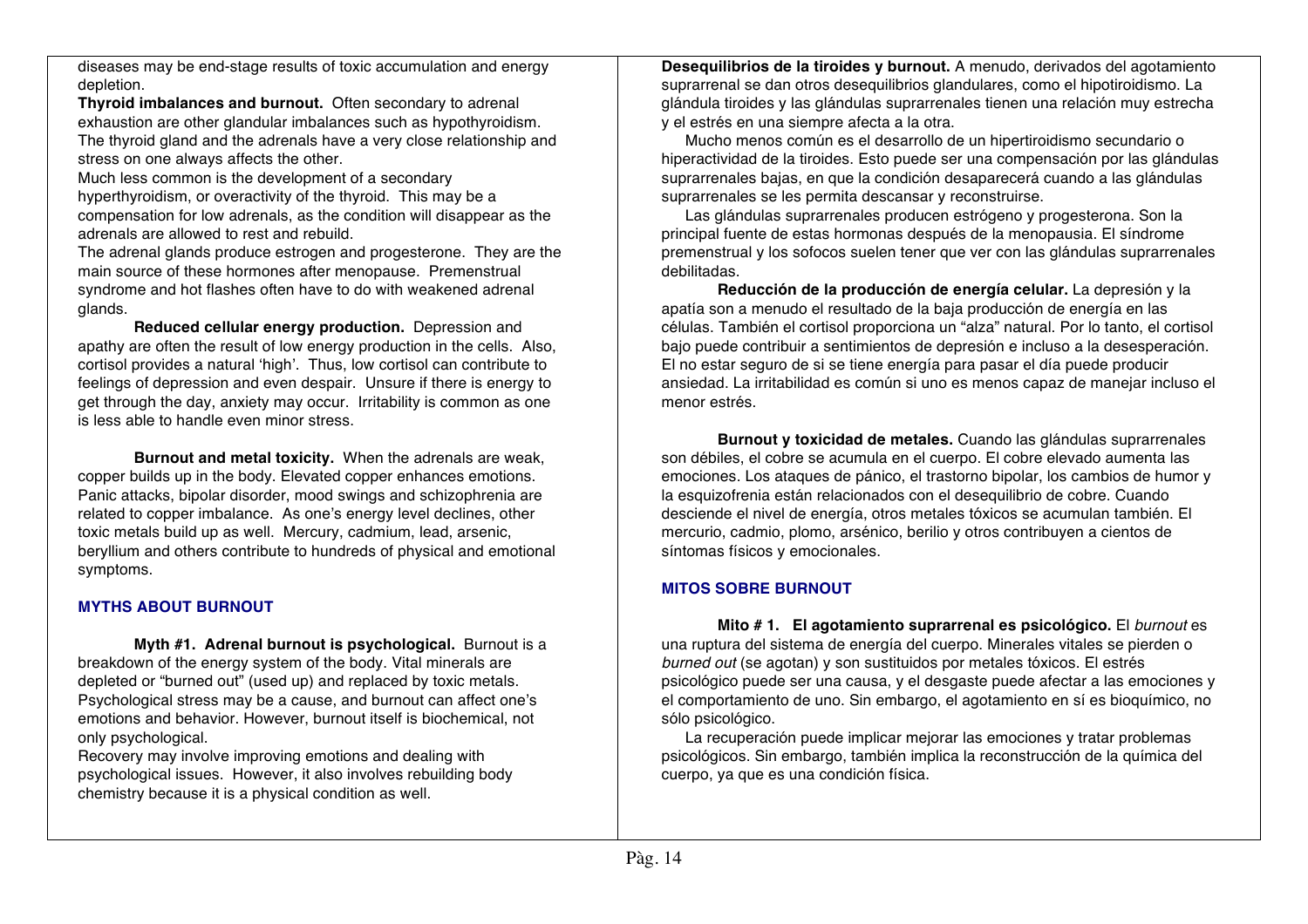**Myth #2. People in burnout have no energy and cannot work.** Many in burnout hold full-time jobs or other active lifestyles. They may also appear in good health. However, they are often tired or stressed. They may require stimulants in order to keep going. Some bury themselves in their work to forget how tired they feel. One can go on like this for years in some degree of adrenal burnout. This usually stops, however, when burnout gets very serious, as there is not enough energy to continue working hard and living a very active life.

**Myth #3. Vigorous exercise is good for burnout.** Vigorous exercise can be attractive to those in burnout. Exercise may temporarily make one feel better. While it may provide a boost, vigorous exercise further exhausts the bodies of those in burnout. People in burnout need to reduce exercise, often to a minimum. This helps conserve their energy and helps to allow their adrenals to rebuild.

Exercise in moderation can assist circulation and oxygenation, factors that may help with burnout. However, excessive exercise of any kind uses up energy and adrenal reserves that individuals in burnout do not have and cannot afford to lose.

**Myth #4. A vacation, a diet or a nutritional supplement can cause recovery from burnout.** Most people never recover from burnout, although they could if they followed a nutritional balancing program to the letter. Recovery also requires a strong commitment to healing. Recovery also takes at least several years. If one recovers faster, one was not in adrenal burnout.

**Myth #5. Burnout occurs mainly in men.** In fact, it is more common in women today. This is due mainly to lifestyle changes in women. Many women now work outside the home and raise the children as well. Many are also in single-parent homes or both parents work just to pay the bills and taxes.

Women are also more prone to copper toxicity, thyroid imbalances and other factors that can contribute to adrenal burnout. Women also do not realize in most cases they are different from men and have greater needs for rest and sleep. For all these reasons, we see more burnout in women today than in men.

**Myth #6. Burnout only occurs in those in high-stress jobs.** Burnout occurs in all groups, regardless of occupation, income

**Mito # 2. La gente con** *burnout* **no tiene energía y no puede trabajar.** Muchos con burnout tienen trabajos de tiempo completo u otros estilos de vida activos. También pueden aparentar buen estado de salud. Sin embargo, a menudo están cansados o estresados. Pueden requerir estimulantes con el fin de seguir adelante. Algunos se entierran a sí mismos en su trabajo para olvidar lo cansados que sienten. Uno puede seguir así durante años en algún grado de agotamiento suprarrenal. Esto por lo general se detiene, sin embargo, cuando el *burnout* se pone muy serio, ya que no hay suficiente energía para seguir trabajando duro y viviendo una vida muy activa.

**Mito # 3. El ejercicio vigoroso es bueno para el** *burnout***.** El ejercicio vigoroso puede ser atractivo para quien está con *burnout*. El ejercicio puede hacer que uno se sienta mejor temporalmente. Si bien puede dar un impulso, agota aún más los cuerpos de los que están con *burnout*. La gente con *burnout* necesita con frecuencia necesita reducir el ejercicio a un mínimo. Esto ayuda a conservar su energía y ayuda a permitir reconstruir sus glándulas suprarrenales.

El ejercicio con moderación puede ayudar a la circulación y la oxigenación, los factores que pueden ayudar con el agotamiento. Sin embargo, el ejercicio excesivo de cualquier tipo consume la energía y las reservas suprarrenales que los individuos con *burnout* no tienen y no pueden darse el lujo de perder.

**Mito # 4. Las vacaciones, una dieta o un suplemento nutricional pueden causar la recuperación de burnout.** La mayoría de la gente nunca se recupera del agotamiento, aunque podría si siguiese un programa de equilibrio nutricional a rajatabla. La recuperación también requiere un fuerte compromiso con la curación. La recuperación también toma por lo menos varios años. Si uno se recupera más rápido, es que no estaba en el agotamiento suprarrenal.

**Mito # 5. El** *burnout* **se produce principalmente en los hombres.** De hecho, es más común en las mujeres de hoy. Esto se debe principalmente a los cambios de estilo de vida en las mujeres. Muchas mujeres ahora trabajan fuera del hogar y crian a los niños también. Muchas están también en hogares monoparentales, o ambos padres trabajan sólo para poder pagar las cuentas y los impuestos.

Las mujeres también son más propensas a la toxicidad de cobre, los desequilibrios de la tiroides y otros factores que pueden contribuir al agotamiento suprarrenal. Además las mujeres tampoco se dan cuenta en la mayoría de los casos de que son diferentes de los hombres y tienen mayores necesidades de descanso y sueño. Por todas estas razones, vemos más burnout en las mujeres de hoy que en los hombres.

**Mito # 6. El** *burnout* **sólo se produce en aquellos con puestos de**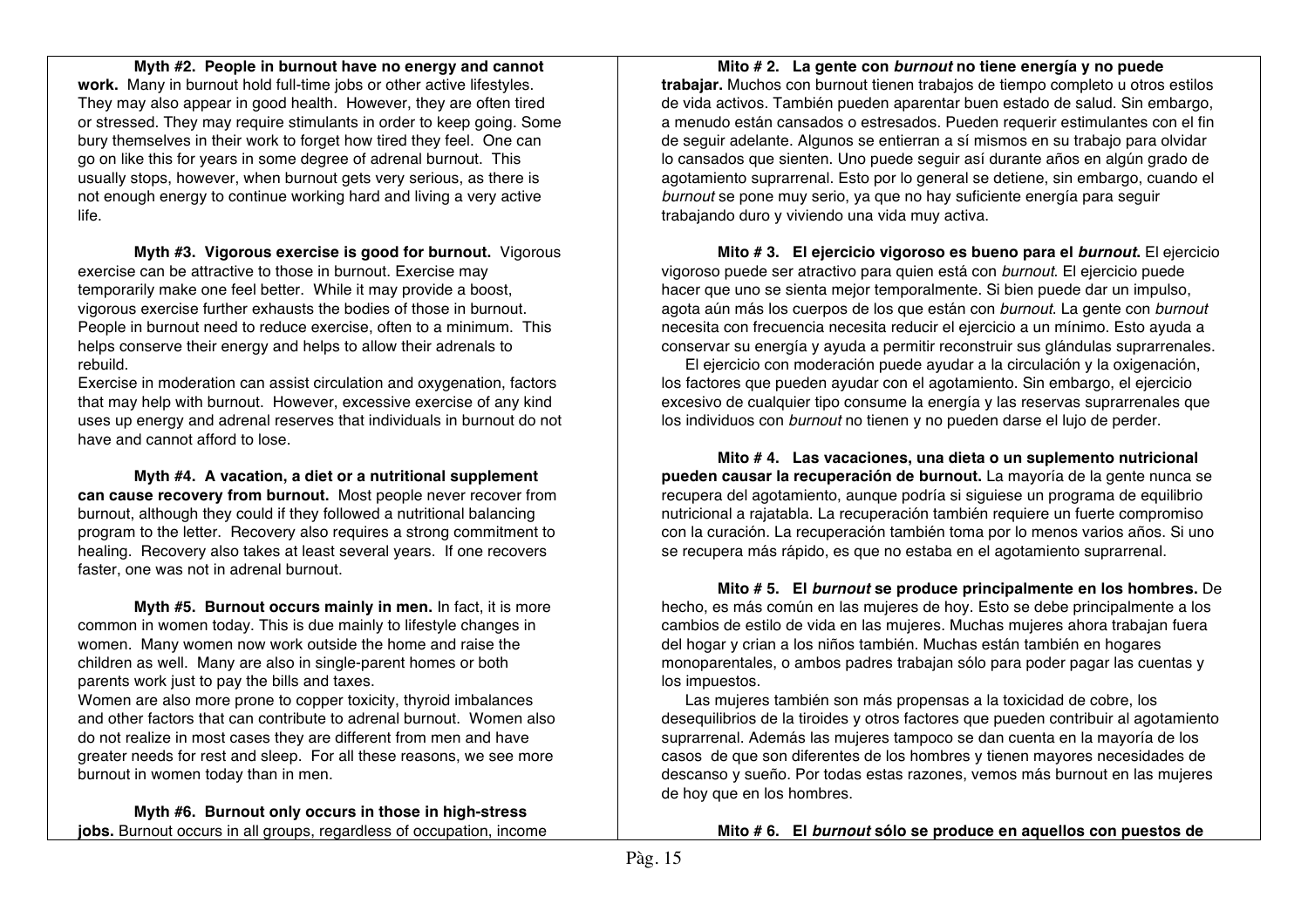or educational level. In fact, many homeless people are burned out. This helps account for why they may give up hope or be incapable of holding a job or supporting a home. In addition, burnout is a worldwide phenomenon today and is not limited to certain parts of the globe.

**Myth #7. Burnout occurs only in adults.** In fact, it is common today in children and even babies. Most children today are being born nutritionally depleted and toxic as a result of the ill health of the parents. This can be measured with mineral analysis. Minimal brain dysfunction, chronic ear or other infections, crib death, delayed development, learning disorders, failure to thrive, ADHD, autism and anti-social behavior may all be symptoms related to adrenal dysfunction in our children.

Vaccination, wholesale drugging of the children and other abominations led by our public health authorities and the medical profession are only making the problems worse in the long term. Children usually respond very rapidly to nutritional balancing program. This is not at all the same as throwing a lot of good food and vitamins at a child. It must be targeted, based on a properly performed and correctly interpreted hair mineral analysis. I teach this science to anyone who will listen.

**Myth #8. Burnout affects only physical health.** Burnout affects every area of life. Family and work are often affected. Relationships often suffer. One may lose interest in everyone and everything. There simply is not enough energy available for intimate relationships or for activities beyond those required for survival. Friends, family and employers are often unaware of what is occurring, which only worsens the situation.

**Myth #9. A hectic lifestyle causes burnout.** This may be one of many causes. Oddly, however, a hectic lifestyle can also be a result of burnout. Excessive activity, overwork and a very busy life can be a way to stimulate one into action and a compensation for feelings of exhaustion. When such a one stops working and running around, he will feel just how exhausted and perhaps depressed he really is.

A hectic lifestyle can therefore be a stimulant, like caffeine or loud music. It always makes burnout worse, but it may be the result of burnout, not the original cause.

**trabajo de alto estrés.** El *burnout* se produce en todos los grupos, independientemente de la ocupación, ingresos o nivel educativo. De hecho, muchas personas sin hogar tienen burnout. Esto ayuda a explicar por qué pueden renunciar a la esperanza o ser incapaces de mantener un puesto de trabajo o una casa. Además, el burnout es un fenómeno en todo el mundo hoy en día y no se limita a ciertas partes del globo.

**Mito # 7. El** *burnout* **ocurre sólo en adultos.** De hecho, es común hoy en día en los niños e incluso bebés. La mayoría de los niños de hoy están naciendo nutricionalmente agotados e intoxicados como resultado de la mala salud de los padres. Esto se puede medir con el análisis mineral. Una disfunción cerebral mínima, infección crónica del oído u otras infecciones, la muerte súbita, el retraso en el desarrollo, problemas de aprendizaje, retraso en el crecimiento, TDAH, autismo y comportamiento antisocial pueden ser todos ellos síntomas relacionados con la disfunción adrenal en nuestros hijos. La vacunación masiva, medicar al por mayor a los niños y otras abominaciones dirigidas por nuestras autoridades de salud pública y por la profesión médica están solamente empeorando los problemas a largo plazo. Los niños suelen responder muy rápidamente a programas de equilibrado nutricional. Esto no es en absoluto lo mismo que atiborrar con un montón de buena comida y vitaminas a un niño. Debe ser objetivo, basado en un análisis mineral del cabello correctamente realizado e interpretado correctamente. Enseño esta ciencia a todo aquel que quiera escuchar.

**Mito # 8. El** *burnout* **afecta sólo a la salud física.** El *burnout* afecta a todos los ámbitos de la vida. La familia y el trabajo son a menudo afectados. Las relaciones a menudo sufren. Uno puede perder interés en todos y todo. Simplemente no hay suficiente energía disponible para las relaciones íntimas o para actividades más allá de las necesarios para la supervivencia. Amigos, familiares y empresarios no son conscientes de lo que está ocurriendo, lo que sólo empeora la situación.

**Mito # 9. Un estilo de vida agitado causa** *burnout***.** Esta puede ser una de las muchas causas. Curiosamente, sin embargo, un estilo de vida agitado también puede ser el resultado del *burnout*. La actividad excesiva, el exceso de trabajo y una vida muy ocupada puede ser una manera de estimular a uno en acción y una compensación por los sentimientos de agotamiento. Cuando tal persona deja de funcionar 'acelerada', sentirá cuán agotada y quizá deprimida está realmente. Por tanto, un estilo de vida agitado puede ser un estimulante, como la cafeína o la música fuerte. Siempre empeora el *burnout*, pero puede ser el resultado de él, no la causa original.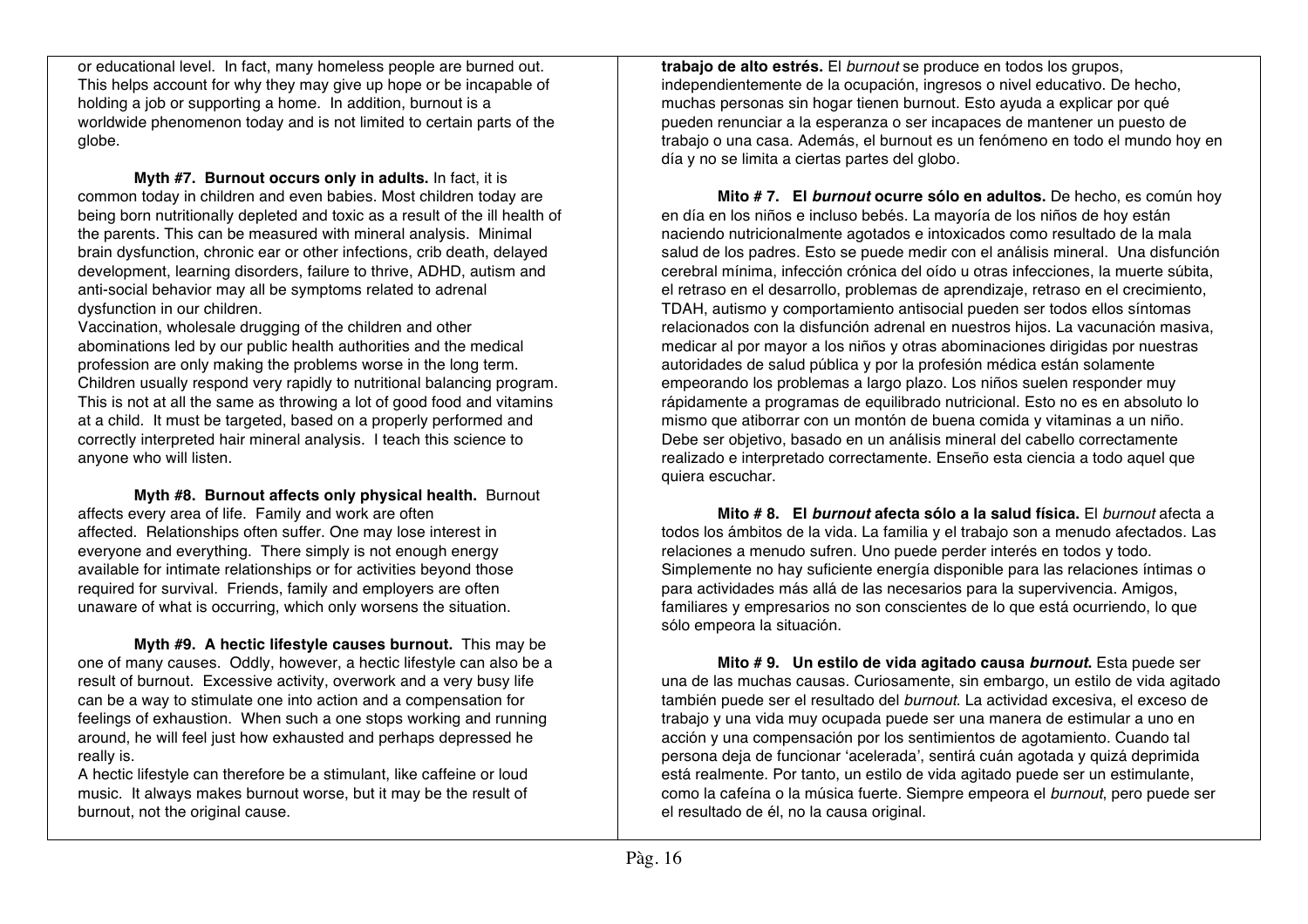#### **Myth #10. Overwork for years causes burnout.** This is possible. However, adrenal burnout may also occur quickly due to a single shock or just a few traumas that occur in rapid succession. In some cases, however, it is not be related to any single trauma or activity. Often a combination of factors causes burnout. Whether one goes into burnout from an illness, accident, divorce, overwork or other stress depends very much on one's ability to handle stress, rather than the absolute amount of stress. In other words, some people handle stress and trauma far better than others. For this reason, we recommend a grounding, centering meditation to everyone with adrenal exhaustion. For more information about this, click on the article on this website entitled, Meditation.

**Myth #11. Burnout is an overused term without a scientific basis.** Just because burnout doesn't show up on x-rays or certain blood tests does not mean it is not real. Burnout can be measured and quantified using tissue mineral testing and hormone testing. The term is not overused. In fact it is greatly underused. A large percentage of the population is in burnout and it would be helpful if physicians understood it better, even if they have no drug "cure" for it.

**Myth #12. Plenty of sleep will take care of burnout.** Unfortunately, this is not so. The person in burnout is unable to regenerate itself adequately during sleep. In fact, waking up tired after 8-10 hours of sleep is a primary symptom of burnout. Like a weak battery, the body does not recharge itself during sleep.

**Myth #13. Cleaning out toxins will take care of burnout.** The accumulation of toxins that occurs as the body can no longer remove them properly contributes to burnout. Exposure to toxic metals or chemicals can be an important factor in burnout. Eliminating them is helpful. However, energy is required to release toxins. If the energy system is weak, just fasting or detoxifying will not be enough. Fasting, in fact, can and usually does make the situation worse. One must rebuild the entire energy system by balancing body chemistry and providing nutrients as well. A one-month or even sixmonth 'cleanse' is nowhere near adequate. It can take over a year just to replenish one mineral.

**Warning** - For those in later stages of burnout, some yin detoxification programs such as fasting, raw foods or even chelating agents can be dangerous. This is because These therapies can

**Mito # 10. El exceso de trabajo durante años provoca el** *burnout***.** Esto es posible. Sin embargo, el agotamiento suprarrenal también puede ocurrir rápidamente debido a un solo *shock* o unos pocos traumas que se producen en rápida sucesión. En algunos casos, sin embargo, no está relacionado con niingún trauma o actividad. A menudo, una combinación de factores causa el agotamiento. Si uno entra en el agotamiento por una enfermedad, un accidente, el divorcio, el exceso de trabajo u otro tipo de estrés depende mucho de la propia capacidad para manejar el estrés, en lugar de la cantidad absoluta de estrés. En otras palabras, algunas personas manejan el estrés y el trauma mucho mejor que otras. Por esta razón, se recomienda una conexión a tierra, centrándose en la meditación, para todos los que tienen agotamiento suprarrenal. Para obtener más información al respecto, haga clic en el artículo de esta página web titulada Meditación .

**Mito # 11.** *Burnout* **es un término usado en exceso y sin una base científica.** Sólo porque el agotamiento no aparece en las radiografías o ciertos análisis de sangre no significa que no sea real. El *burnout* puede ser medido y cuantificado usando pruebas de minerales en tejidos y pruebas de hormonas. El término no es usado en exceso. De hecho, está infrautilizado en gran medida. Un gran porcentaje de la población tiene *burnout* y sería útil si los médicos lo entendiesen mejor, incluso si no tienen ningún fármaco o "cura" para ello.

**Mito # 12. Dormir mucho solucionará el** *burnout***.** Por desgracia, esto no es así. La persona con *burnout* es incapaz de regenerarse adecuadamente durante el sueño. De hecho, el despertar cansado después de 8 o 10 horas de sueño es un síntoma principal de agotamiento. Al igual que una batería débil, el cuerpo no se recarga a sí mismo durante el sueño.

**Mito # 13. La limpieza de toxinas solucionará el** *burnout***.** La acumulación de toxinas que se produce cuando el cuerpo ya no puede eliminarlas adecuadamente contribuye al agotamiento. La exposición a metales tóxicos o productos químicos puede ser un factor importante en el agotamiento. La eliminación de ellos es útil. Sin embargo, se requiere energía para liberar toxinas. Si el sistema de energía es débil, solo el ayuno o desintoxicación no será suficiente. El ayuno, de hecho, puede y suele empeorar la situación. Hay que reconstruir todo el sistema energético equilibrando la química del cuerpo y proporcionando los nutrientes también. Una 'limpieza' de un mes o incluso de seis no es en absoluto suficiente. Puede ser necesario más de un año para reponer un solo mineral.

*Advertencia* -. Para los que están en las etapas posteriores de *burnout*, algunos programas de desintoxicación yin como el ayuno, los alimentos crudos o incluso agentes quelantes pueden ser peligrosos. Esto se debe a que estas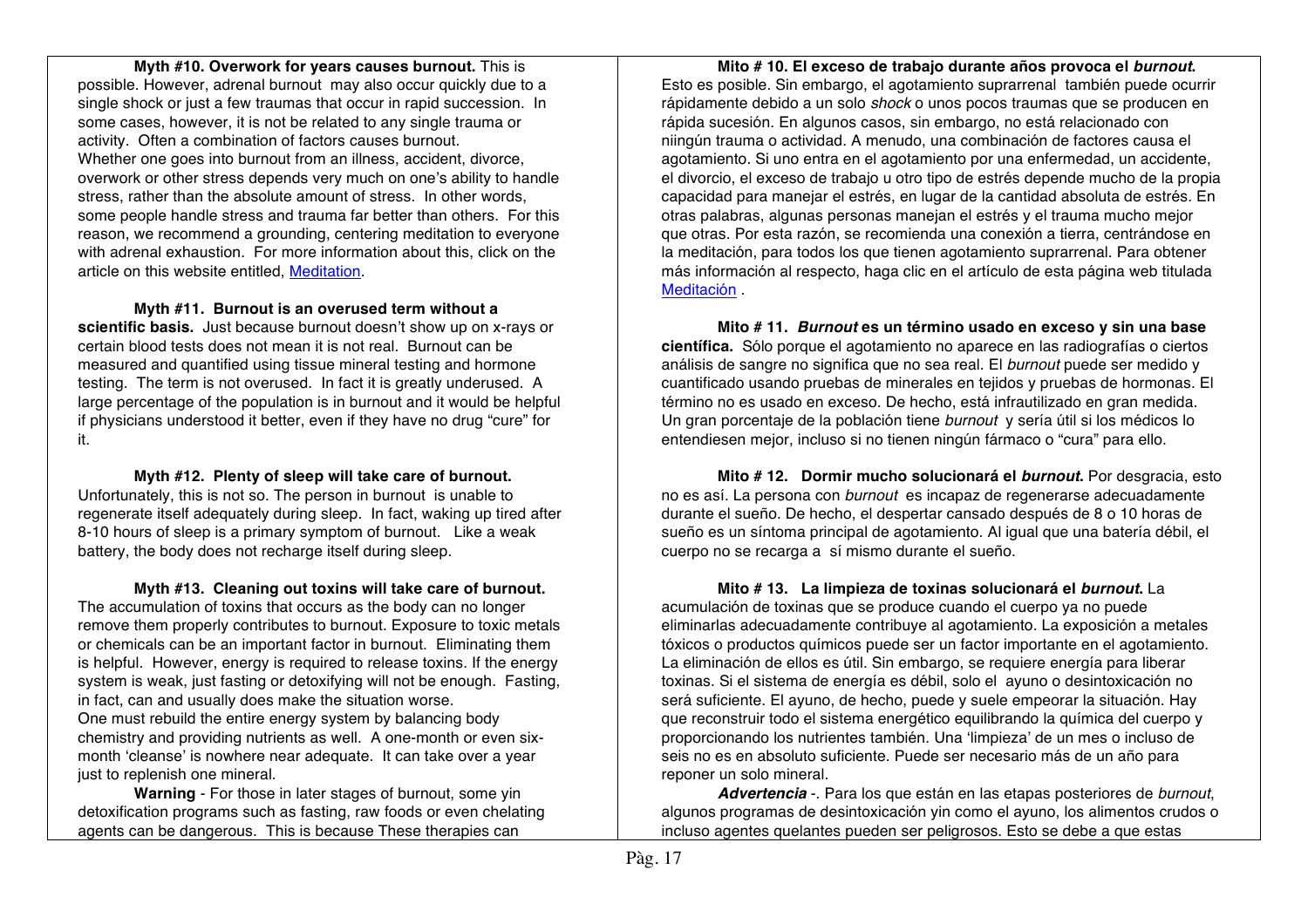further deplete certain minerals or unbalance body chemistry in ways that can be quite dangerous. Also, the eliminative organs are compromised. As a result, toxins that such programs release from various storage tissues may be redeposited in more vital organs such as the brain. This can significantly worsen one's health. A gentle, complete program of rebuilding and nourishing the body must accompany any efforts to eliminate toxins. In fact, as vitality improves, toxin elimination will proceed on its own.

**Myth # 14. One will come out of burnout when one changes whatever factor or behavior caused the burnout.** This means that if you just quit your stressful job or your stressful marriage, you wil recover from burnout.

I wish this were true. It is not how it works, however. As one goes into burnout, vital minerals become depleted and toxic substances replace them. The toxic metals become part of the structure of enzymes and even parts of organs and glands. For this reason, although one changes one's diet, lifestyle, attitudes or behavior, the toxins remain. This is very frustrating for people who expect a recovery after they leave a stressful situation such as a bad marriage, for instance.

**Myth #15. To recover from burnout, just reestablish close communication with those who are close to you.** This is the cure for burnout in one popular book. Re-establishing excellent communication with those you love is always helpful. However, in my experience it is usually not enough. In fact, it can be a source of frustration. Reason for this are:

1. As stated earlier in this paper, your loved ones often do not and cannot understand what has happened to you.

2. Burnout often affects your perception and attitudes. Therefore reestablishing good relationships can be complex.

3. Burnout is usually a multi-faceted problem that demands a more complete approach than just communicating better.

**Myth #16. To get out of burnout, one needs to get back in touch with oneself.** As with Myth #15, this is an excellent concept, but in my experience is not nearly enough for recovery. One reason is that getting in touch with oneself is often complicated when the brain has excessive toxins, thanks to adrenal exhaustion. Burnout, for example, often causes terribly low self-esteem because

one's energy is low and thinking is foggy or clouded. Adrenal burnout

terapias pueden reducir aún más ciertos minerales, o desequilibrar la química del cuerpo en formas que pueden ser muy peligrosas. Además, los órganos de eliminación están en peligro. Como resultado, las toxinas que liberan este tipo de programas de diversos tejidos de almacenamiento pueden depositarse en los órganos más vitales, como el cerebro. Esto puede empeorar significativamente la salud. Un programa suave, completo de reconstrucción y nutrición del cuerpo debe acompañar a cualquier esfuerzo para eliminar las toxinas. De hecho, cuando la vitalidad mejora, la eliminación de toxinas se dará por sí sola.

**Mito # 14. Uno saldrá del** *burnout* **si cambia el factor o comportamiento que causó el agotamiento.** Esto significa que si usted acaba de salir de su trabajo estresante o su matrimonio estresante, se recuperará del agotamiento. Ojalá esto fuera cierto. No es así cómo funciona, sin embargo. En cuanto uno entra en el agotamiento, los minerales vitales se agotan y las sustancias tóxicas los reemplazan. Los metales tóxicos se convierten en parte de la estructura de las enzimas e incluso partes de órganos y glándulas. Por esta razón, aunque uno cambie su dieta, estilo de vida, actitudes o comportamiento, las toxinas permanecen. Esto es muy frustrante para las personas que esperan una recuperación después de salir de una situación estresante como un mal matrimonio, por ejemplo.

**Mito # 15. Para recuperarse del** *burnout***, simplemente hay que restablecer una estrecha comunicación con los que están cerca de ti.** Esta es la cura para el *burnout* según un libro popular. El restablecimiento de una excelente comunicación con las personas que amas es siempre de ayuda. Sin embargo, en mi experiencia, por lo general no es suficiente. De hecho, puede ser una fuente de frustración. Las razones de esto son:

1. Como se ha indicado anteriormente en este documento, sus seres queridos a menudo no entienden ni pueden entender lo que ha sucedido.

2. El *burnout* a menudo afecta a la percepción y actitudes. Por lo tanto el restablecimiento de buenas relaciones puede ser complejo.

3. El *burnout* es generalmente un problema multifacético que exige un enfoque más completo, no solo comunicarse mejor.

**Mito # 16. Para salir de** *burnout***, uno tiene que estar en contacto con uno mismo.** Al igual que con Mito # 15, este es un excelente concepto, pero en mi experiencia no es suficiente para la recuperación. Una de las razones es que ponerse en contacto con uno mismo es a menudo complicado cuando el cerebro tiene toxinas excesivas, debido al agotamiento suprarrenal. El *burnout*, por ejemplo, a menudo causa una autoestima terriblemente baja debido a que uno está bajo de energía, y el pensamiento es brumoso o nublado. El *burnout* suprarrenal causa que la mayoría de sus víctimas se conviertan en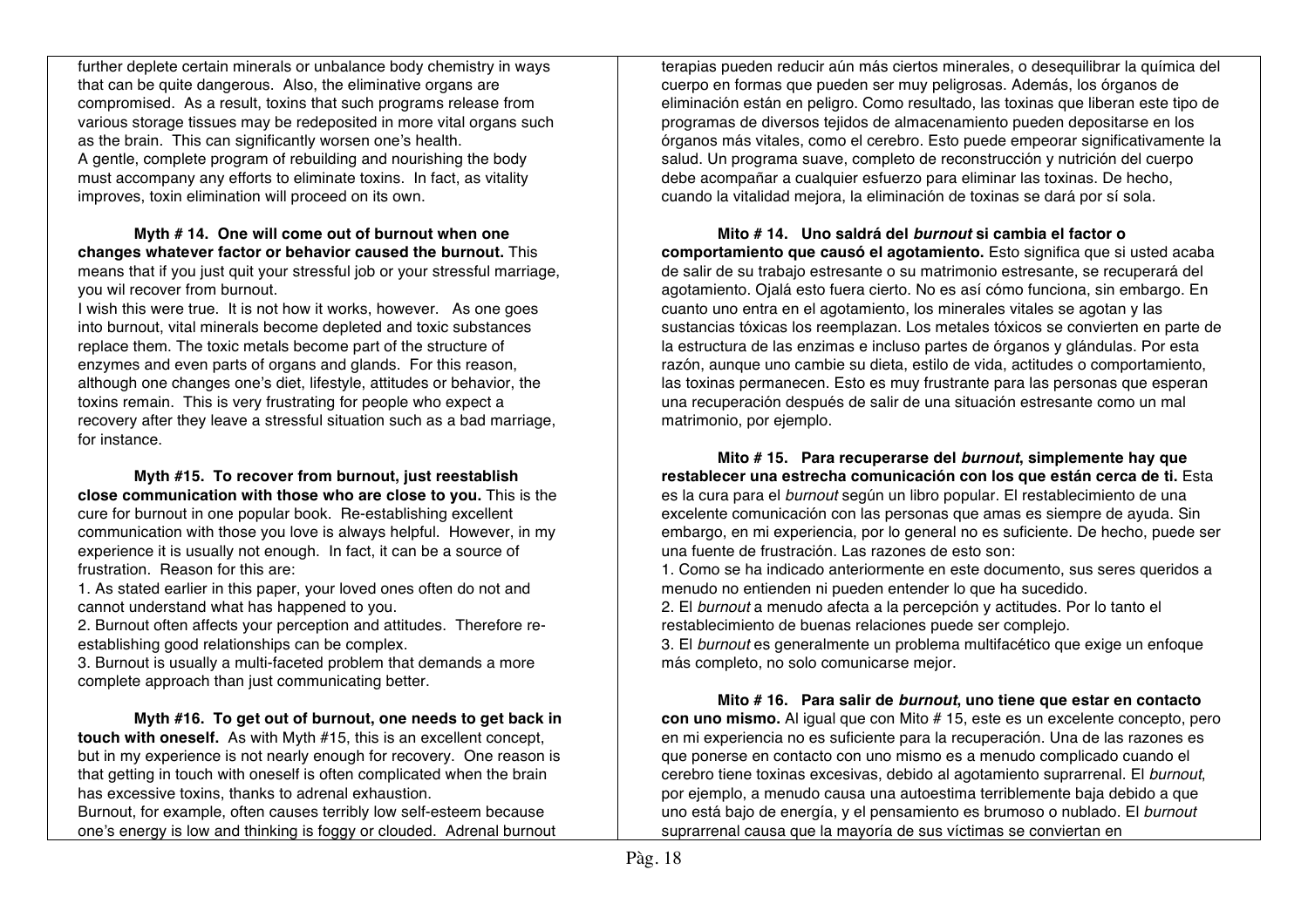causes most of its victims to become overly introspective. This is helpful in some ways, but damaging in others. The positive side of this is discussed at the end of this paper, and is very important not to miss.

**Myth # 17. One can recover from burnout in a matter of months.** It takes at least two years and often longer. Layers of toxins, infections and other adaptations and compensations must be undone. Each adaptation uses up energy so that when one begins correction, there is little energy to work with. This slows progress and is one reason correction takes several years.

Eliminating toxins that have become integral parts of the organs and glands also takes time, like rebuilding a house. Also, most people must replenish twenty or thirty trace minerals. This takes time, even if one does all the correct procedures to restore one's health. If one truly recovers in a few months, a person was not in severe burnout. However, often, a small recovery can feel like a cure when it is not. As an analogy, those in burnout need an overhaul, not a tune up. One needs to commit to doing whatever it takes and devoting a few years to healing. This needs to become one's primary occupation or job for a while, allowing all other interests and activities to become secondary to the commitment to healing.

**Myth #18. Burnout is not an important medical problem unless the stress of burnout causes high blood pressure or another symptom.** Burnout is degenerative exhaustion. It sets the stage for all degenerative diseases, because energy is a common denominator of health.

All illnesses start with fatigue. The body is like a newer car with power steering, power brakes and power windows. When the power goes down, the entire car stops working right. Burnout is a serious medical problem, although symptoms may be vague and unrelated to a specific disease.

**Myth #19. Burnout is a new phenomenon.** In fact, burnout is as old as humanity. Understanding adrenal exhaustion can even help us understand the rise and fall of civilizations. For example, it is known that many great civilizations, including perhaps our own, have fallen slowly or even suddenly. Why does this occur? One way to understand the fall is that the people, as a whole, go into adrenal burnout and cannot sustain the intellectual, cultural and social traditions of the culture. Wise leaders and strong traditions become

excesivamente introspectivas. Esto es útil en algunos aspectos, pero perjudicial en otros. El lado positivo de esto se discute al final de este trabajo, y es muy importante que no se pierda.

**Mito # 17. Uno puede recuperarse del** *burnout* **en cuestión de meses.** Se necesitan al menos dos años y, a menudo más tiempo. Las capas de toxinas, infecciones y otras adaptaciones y compensaciones deben ser deshechas. Cada adaptación utiliza la energía de manera que cuando uno empieza la corrección, hay poca energía para trabajar. Esto ralentiza el progreso y es una de las razones de que la corrección tome varios años. La eliminación de las toxinas que se han convertido en parte integrante de los órganos y glándulas también lleva su tiempo, como la reconstrucción de una casa. Además, la mayoría de las personas deben reponer veinte o treinta minerales. Esto toma tiempo, incluso si uno hace todos los procedimientos correctos para restaurar la propia salud. Si se recupera de verdad en unos pocos meses, la persona no estaba en el desgaste severo. Sin embargo, a menudo, una pequeña recuperación puede sentirse como una cura cuando no lo es. Como una analogía, los de burnout necesitan una reforma, no un ajuste. Uno tiene que comprometerse a hacer lo que sea necesario y dedicar unos años a la curación. Esto tiene que convertirse en su principal ocupación o trabajo por un tiempo, permitiendo que todos los otros intereses y actividades pasen a ser secundarios respecto al compromiso con la curación.

**Mito # 18. El** *burnout* **no es un problema médico importante a menos que el estrés de agotamiento cause presión arterial alta u otro síntoma.** El *burnout* es el agotamiento degenerativo. Prepara el escenario para todas las enfermedades degenerativas, ya que la energía es un denominador común de la salud. Todas las enfermedades comienzan con fatiga. El cuerpo es como un coche nuevo con dirección asistida, frenos de potencia y ventanas eléctricas. Cuando la energía decae, todo el coche deja de funcionar bien. Burnout es un problema médico grave, aunque los síntomas pueden ser vagos y sin relación con una enfermedad específica.

**Mito # 19. El** *burnout* **es un fenómeno nuevo.** De hecho, el *burnout* es tan antiguo como la humanidad. Entender el agotamiento suprarrenal incluso puede ayudarnos a entender el auge y caída de las civilizaciones. Por ejemplo, se sabe que muchas grandes civilizaciones, incluyendo quizás la nuestra, han caído lentamente o incluso de repente. ¿Por qué ocurre esto? Una forma de entender la caída es que el pueblo, en su conjunto, entran en el agotamiento suprarrenal y no puede sostener las tradiciones intelectuales, culturales y sociales de la cultura. Los líderes sabios y las fuertes tradiciones quedan sustituidos por hábitos vulgares, normas morales más bajas y líderes que se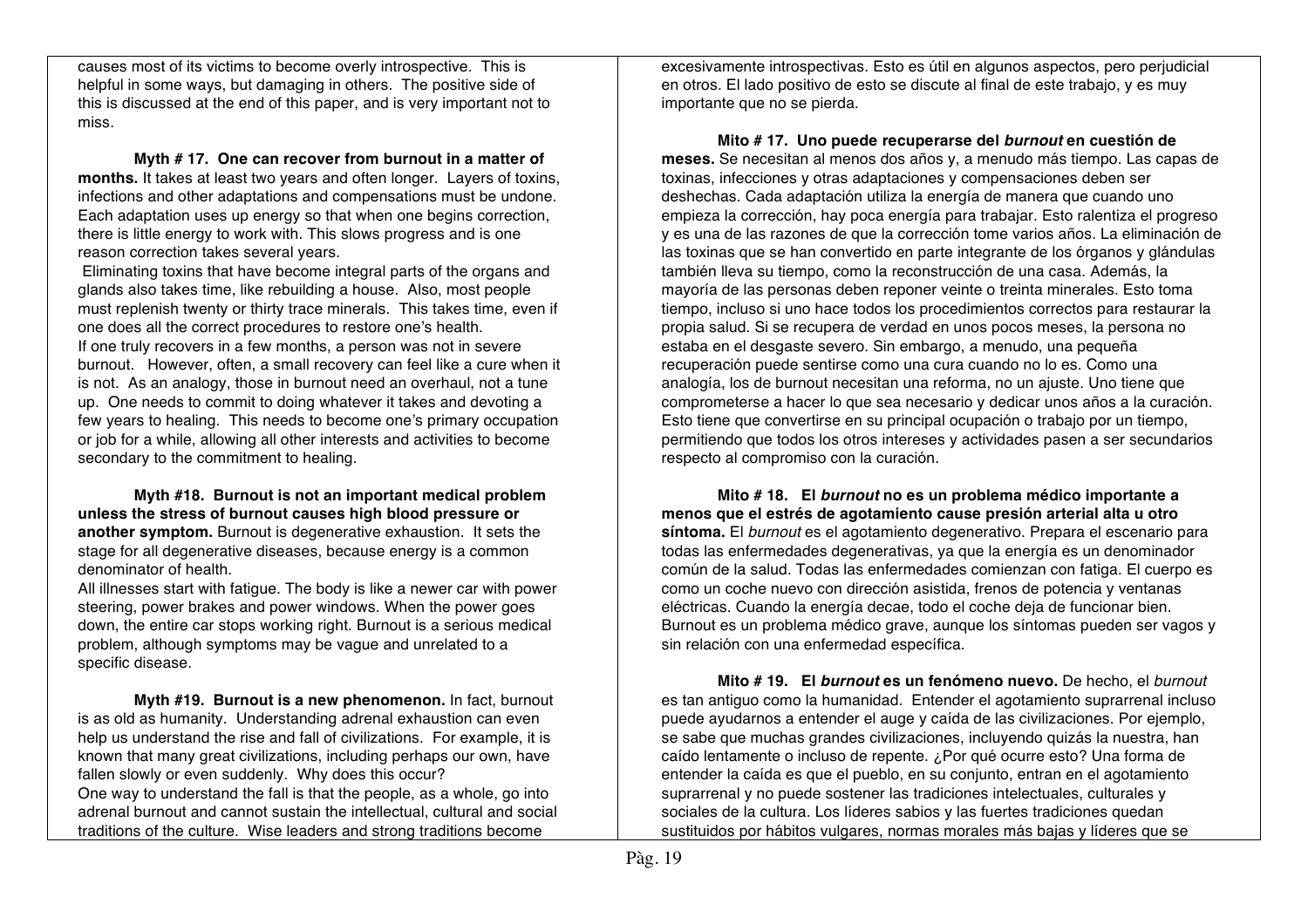replaced with vulgar habits, lower moral standards and leaders who sway the people's passions, but do not appeal to their higher sensitivities.

Constant wars, as occurred in Europe, can also contribute to burnout. Toxic technology can also take its toll. The Roman Republic was famous for its lead water pipes, for example. We are famous for our medical drug cures and surgeries, both of which involve a lot of toxic chemicals. Industrialization has brought large amounts of many toxic metals into our homes, air, water and food.

Even oppressive political and economic systems can contribute in some nations. This is a problem with the socialist and fascist ideologies that spring up around the world. They repress the people and, as a result, the people do not function well after a time. Freedom, in contrast, tends to help people live better and function better. This was the goal of the founders of America. I hope we have not lost sight of the absolute value of freedom and liberty, as opposed to all other values such as diversity or environmentalism.

**Myth #20. Burnout only affects one generation at a time.**  This is perhaps the most pernicious aspect of burnout. Children born to burned out parents will be born nutritionally weaker and thus more prone to adrenal fatigue themselves. Children today are going into burnout, as a result, at a younger and younger age. So the story of adrenal exhaustion cuts across generational lives. This was ably demonstrated by Dr. Weston Price, DDS, in his classic book *Nutrition and Physical Degeneration*.

Melting pot nations like America have an advantage in this regard. New immigrants are often the more ambitious ones that are in better health and can help rejuvenate the population. Also, nations that emphasize freedom and individual rights allow people to devise better ways of coping and maintaining their health that those that are stuck in rigid prescribed social structures.

## **RECOVERY FROM ADRENAL BURNOUT**

Recovery from burnout is certainly possible. Nutritional balancing has helped thousands come out of burnout. However, be prepared to spend several years on a nutritional balancing program. This does not mean you cannot work or take care of your family during this time. However, lots of rest is critical and recovery still usually takes several years of effort. The following is an outline of the

mecen en las pasiones de la gente, pero no atraen a sus sensibilidades más altas.

Las guerras constantes, como ocurrió en Europa, también pueden contribuir al agotamiento. La tecnología tóxica también puede pasar factura. La República romana era famosa por sus tuberías de plomo, por ejemplo. Somos famosos por nuestras curas y cirugías de drogas médicas, las cuales implican una gran cantidad de productos químicos tóxicos. La industrialización ha traído grandes cantidades de muchos metales tóxicos en nuestros hogares, aire, agua y alimentos.

Incluso los sistemas políticos y económicos opresivos pueden contribuir en algunas naciones. Este es el problema con las ideologías socialistas y fascistas que surgen alrededor del mundo. Ellos reprimen al pueblo y, como resultado, la gente no funciona bien al cabo de un tiempo. La libertad, por el contrario, tiende a ayudar a la gente a vivir mejor y funcionar mejor. Este era el objetivo de los fundadores de América. Espero que no hayamos perdido de vista el valor absoluto de la libertad, a diferencia de todos los demás valores tales como la diversidad o el ecologismo

**Mito # 20. El** *burnout* **sólo afecta a una generación a la vez.** Este es quizás el aspecto más pernicioso de agotamiento. Los niños nacidos de padres agotados nacerán nutricionalmente más débiles y por lo tanto más propensos a la fatiga adrenal en sí mismos. Los niños de hoy están entrando en el agotamiento, como consecuencia de esto, a una edad cada vez más joven. Así que la historia de agotamiento suprarrenal cruza a través de vidas generacionales. Esto fue demostrado hábilmente por el Dr. Weston Price, DDS, en su clásico libro *Nutrición y Degeneración Física* .

El crisol de naciones como Estados Unidos tiene una ventaja en este sentido. Los nuevos inmigrantes son a menudo los más ambiciosos que se encuentran en mejor estado de salud y puede ayudar a rejuvenecer la población. Además, las naciones que hacen hincapié en la libertad y los derechos individuales permiten a las personas idear mejores formas para afrontar y mantener la salud que aquellos que están atrapados en las estructuras sociales rígidas prescritas.

## **RECUPERACIÓN DEL** *BURNOUT* **SUPRARRENAL**

La recuperación del *burnout* es ciertamente posible. El equilibrio nutricional ha ayudado a miles a salir del agotamiento. Sin embargo, hay que estar preparado para pasar varios años en un programa de equilibrio nutricional. Esto no significa que usted no puede trabajar o cuidar de su familia durante este tiempo. Sin embargo, mucho descanso es fundamental y la recuperación generalmente lleva todavía varios años de esfuerzo. El siguiente es un resumen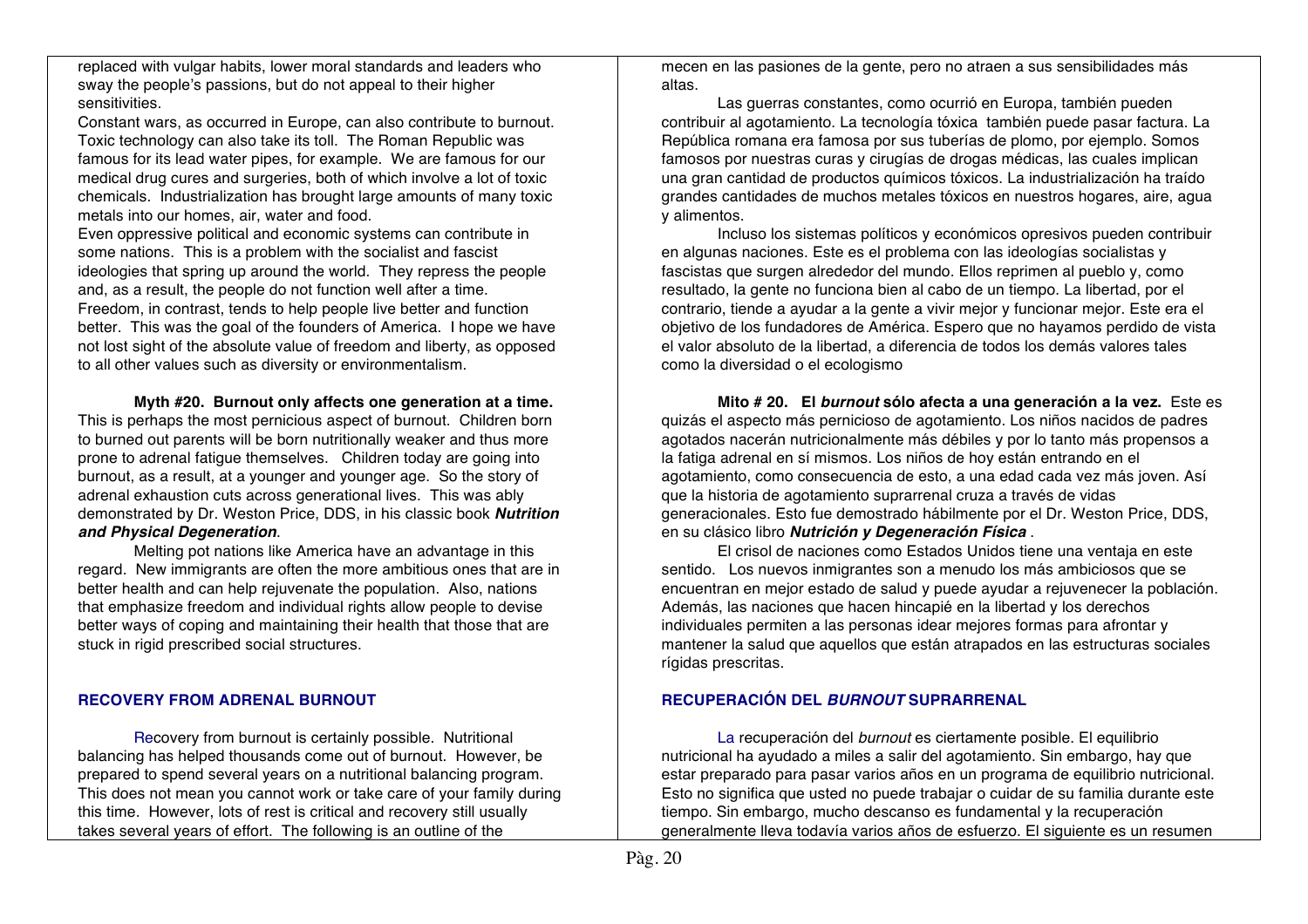nutritional balancing approach for program for adrenal burnout:

1. A diet of mainly cooked vegetables and animal protein. Avoid all vegetarian, raw food and fasting regimens. For much more information about this diet, click on the Slow Oxidizer Diet Plan.

2. Only spring water or carbon-only filtered water to drink. Adults need about 2-3 quarts daily. If you need more, most likely your water is not hydrating your body well. For example, reverse osmosis water is cleaner, but does not hydrate the body nearly as well as the others above. Please avoid drinking it. Also, be sure to avoid alkaline water systems, "drinking water" or tap water.

3. An improved lifestyle. Loads of rest is the single most important lifestyle change. For some other details, click on The Healing Lifestyle and many other articles on this website about lifestyle.

4. About 7 or 8 nutritional supplements. These must be targeted and individualized using a properly performed and properly interpreted hair mineral analysis. For more information, click on Nutritional Balancing And Why I Use It.

5. A detoxification protocol is helpful, though perhaps not always needed. This involves the use of a near infrared sauna and perhaps coffee enemas or colonic irrigation. This is included with all nutritional balancing programs. For some general information about these procedures, click on Detoxifcation Procedures.

6. A meditation-observation exercise that is extremely centering and grounding. Click on Meditation to learn more about this excellent and simple procedure.

7. Shifts in your attitudes and perspectives on life, when needed. Attitudes of forgiveness, letting go, positive attitudes, gratitude, spirituality or prayer can speed up healing greatly. Several articles on this website such as Letting Go and others discuss how important these can be for healing.

Addressing all these aspects is the way to assure success. The preceding are general suggestions only. If possible, work with someone on our list of recommended practitioners. These are the

del enfoque de equilibrio nutricional para el programa para el agotamiento suprarrenal:

1. Una dieta de verduras cocidas y principalmente proteína animal. Evite todos los regímenes de alimentos crudos, ayuno o vegetarianos. Para más información acerca de esta dieta, haga clic en el Plan de Oxidante Dieta lenta.

2. Sólo agua de manantial o agua filtrada mediante carbono para beber. Los adultos necesitan alrededor de 2-3 litros al día. Si necesita más, lo más probable es que su agua no sea buena hidratante para su cuerpo. Por ejemplo, el agua de ósmosis inversa es más limpia, pero no hidrata el cuerpo tan bien como las otras mencionadas. Por favor, evite beberla. También, asegúrese de evitar los sistemas de agua alcalina, "drinking water" o el agua del grifo.

3. Un estilo de vida mejorado. Las recargas de descanso es el cambio de estilo de vida más importante. Para algunos otros detalles, haga clic en el estilo de vida de sanación y muchos otros artículos en este sitio web sobre el estilo de vida.

4. Unos 7 u 8 suplementos nutricionales. Estos deben ser orientados e individualizados mediante un análisis mineral del cabello correctamente realizado y correctamente interpretado. Para obtener más información, haga clic en Equilibrio Nutricional y por qué lo uso .

5. Un protocolo de desintoxicación es útil, aunque quizás no siempre sea necesario. Esto implica el uso de un sauna de infrarrojos cercana y quizás enemas de café o la irrigación del colon. Esto se incluye en todos los programas de equilibrio nutricional. Para información general acerca de estos procedimientos, haga clic en Procedimientos detoxifcation .

6. Un ejercicio de meditación-observación que es extremadamente centrador y de puesta a tierra. Haga clic en la meditación para aprender más acerca de este procedimiento excelente y simple.

7. Cambios en sus actitudes y puntos de vista sobre la vida, cuando sea necesario. Las actitudes de perdón, dejar ir, actitudes positivas, gratitud, espiritualidad o la oración pueden acelerar la curación en gran medida. Varios artículos en este sitio web, como Letting Go y otros que tratan la importancia de estos pueden servir para la curación.

Abordar todos estos aspectos es la manera de asegurar el éxito. Lo anterior son sugerencias generales solamente. Si es posible, trabaje con alguien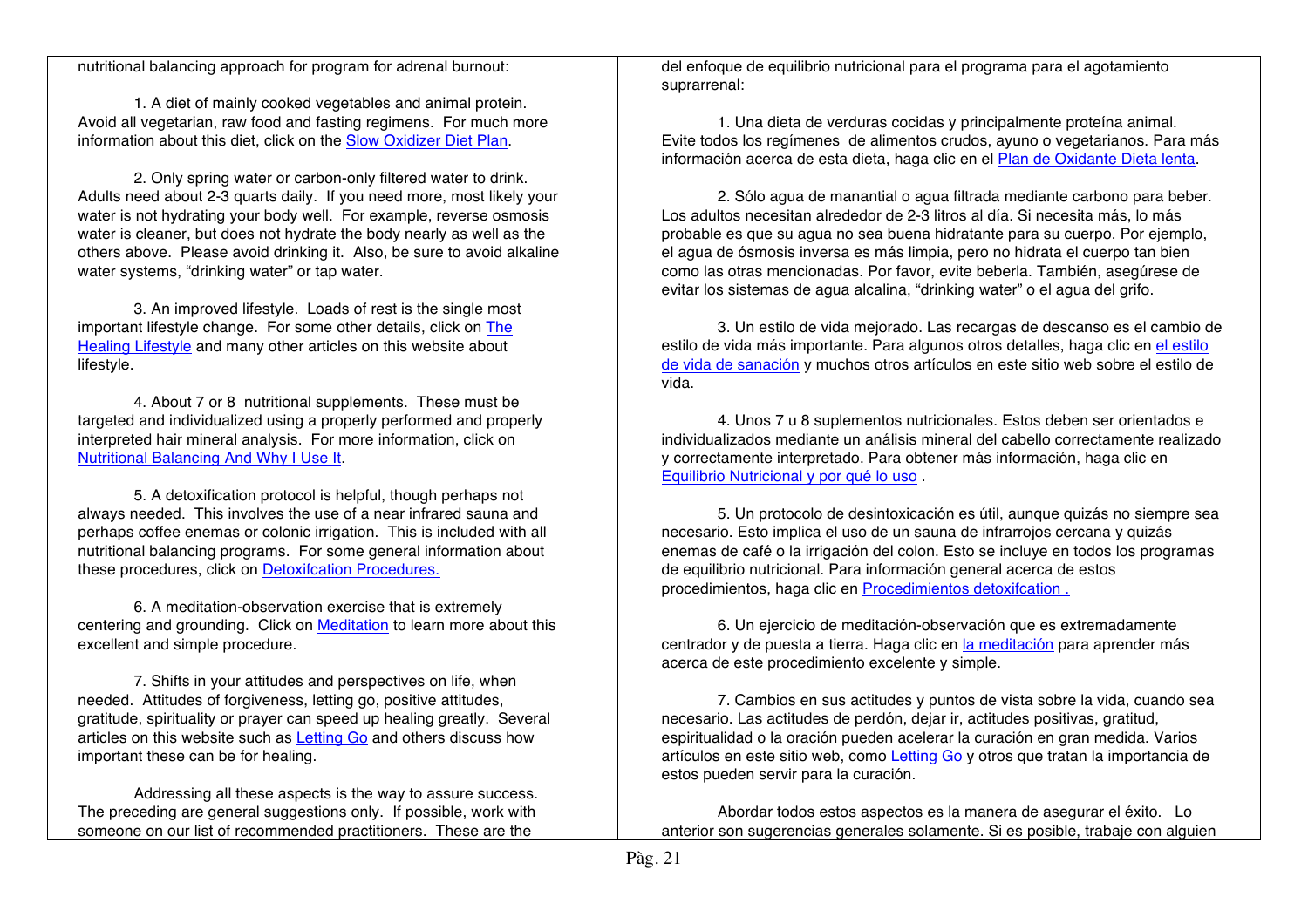only people I can recommend. Others, no matter what their education or experience, often do not know how to correct adrenal burnout syndrome. You may also work with us by mail if you prefer. Click on Find A Practitioner for the list of approved practitioners.

**What about adrenal and other testing?** In general, I require only the hair mineral analysis, with repeated tests every six months for several years. Food allergy testing may be helpful, but usually not needed, in cases of severe food intolerances.

I do not require hormone, blood tests or other types of tests, although I am happy to review any tests you may have.

**What about bio-identical hormone replacement therapy?** Nutritional balancing can almost always rebuild the hormone system of the body. All hormone replacement gets in the way of this task. Nutritional balancing, as a rule, does not require or recommend any hormones. They are all somewhat toxic and have other problems, as well. For more information, click on Bio-identical Hormone Replacement.

**What about anti-depressants and other drug therapies for burnout?** I very rarely recommend any pharmaceutical or over-thecounter drug for any reason.

Exceptions include if one absolutely cannot sleep, perhaps. But this is one of the few exceptions. In almost all cases, correcting the body chemistry takes care of most symptoms. I do not take people off prescribed medication. That is a matter between you and your prescribing doctor.

## **THE BLESSING OF BURNOUT**

Adrenal burnout can be the best thing that happens to a person. It can be a wake up call. Often, some area of life is out of balance or alignment. Addressing burnout is often the starting point for a deeper exploration of self and of life at a deeper level. Most people live superficially. Correcting adrenal burnout often causes a person to begin to live at a much deeper level and to understand the body and mind from a more spiritual perspective as well.

This was the case for me, and for many patients I have worked with. I suffered from adrenal exhaustion for a number of years. As I began to understand the condition better, I made many changes in my diet, lifestyle and most critically, my thinking. I also

de nuestra lista de profesionales recomendados. Estas son las únicas personas que puedo recomendar. Otros, sin importar su educación o experiencia, a menudo no saben cómo corregir el síndrome de burnout suprarrenal. También puede trabajar con nosotros por correo electrónico, si lo prefiere. Haz clic en encontrar un médico para la lista de profesionales autorizados.

**¿Qué hay las pruebas de suprarrenales y otras?** En general, requiero sólo el análisis mineral del cabello, con pruebas repetidas cada seis meses durante varios años. Las pruebas de alergia alimentaria pueden ser útiles, pero por lo general no son necesarias, en casos de intolerancias alimentarias severas. Yo no pido análisis de hormonas en sangre u otros tipos de pruebas, aunque estoy feliz de revisar todas las pruebas que pueda tener.

**¿Qué hay de la terapia de reemplazo de hormonas bioidénticas?** El equilibrio nutricional casi siempre puede reconstruir el sistema hormonal del cuerpo. Todo reemplazo hormonal se interpone en el camino de esta tarea. El equilibrio nutricional, por regla general, no requiere ni recomienda ningún tipo de hormonas. Son todas un poco tóxicas y tienen otros problemas, también. Para obtener más información, haga clic en Reemplazo Hormonal Bio-idénticas .

**¿Qué pasa con los antidepresivos y otros tratamientos farmacológicos para el** *burnout***?** Muy rara vez recomiendo cualquier medicamento farmacéutico o de venta libre por cualquier razón. Las excepciones incluyen si uno no puede dormir absolutamente nada, tal vez. Pero esta es una de las pocas excepciones. En casi todos los casos, la corrección de la química del cuerpo se encarga de la mayoría de los síntomas. Yo no privo a la gente de la medicación que le han prescrito. Ese es un asunto entre usted y el médico que le prescribe.

## **LA BENDICIÓN DEL** *BURNOUT*

El agotamiento suprarrenal puede ser lo mejor que le sucede a una persona. Puede ser una llamada de atención. A menudo, algunas áreas de la vida está fuera de balance o alineación. Abordar el *burnout* es a menudo el punto de partida para una exploración más a fondo de uno mismo y de la vida en un nivel más profundo. La mayoría de la gente vive superficialmente. Corregir el agotamiento suprarrenal a menudo causa que una persona comience a vivir en un nivel mucho más profundo y entienda el cuerpo y la mente desde una perspectiva más espiritual.

Este fue el caso para mí, y para muchos pacientes con los que he que he trabajado. Yo sufrí agotamiento suprarrenal por un número de años. Cuando comencé a entender la condición mejor, hice muchos cambios en mi dieta, estilo